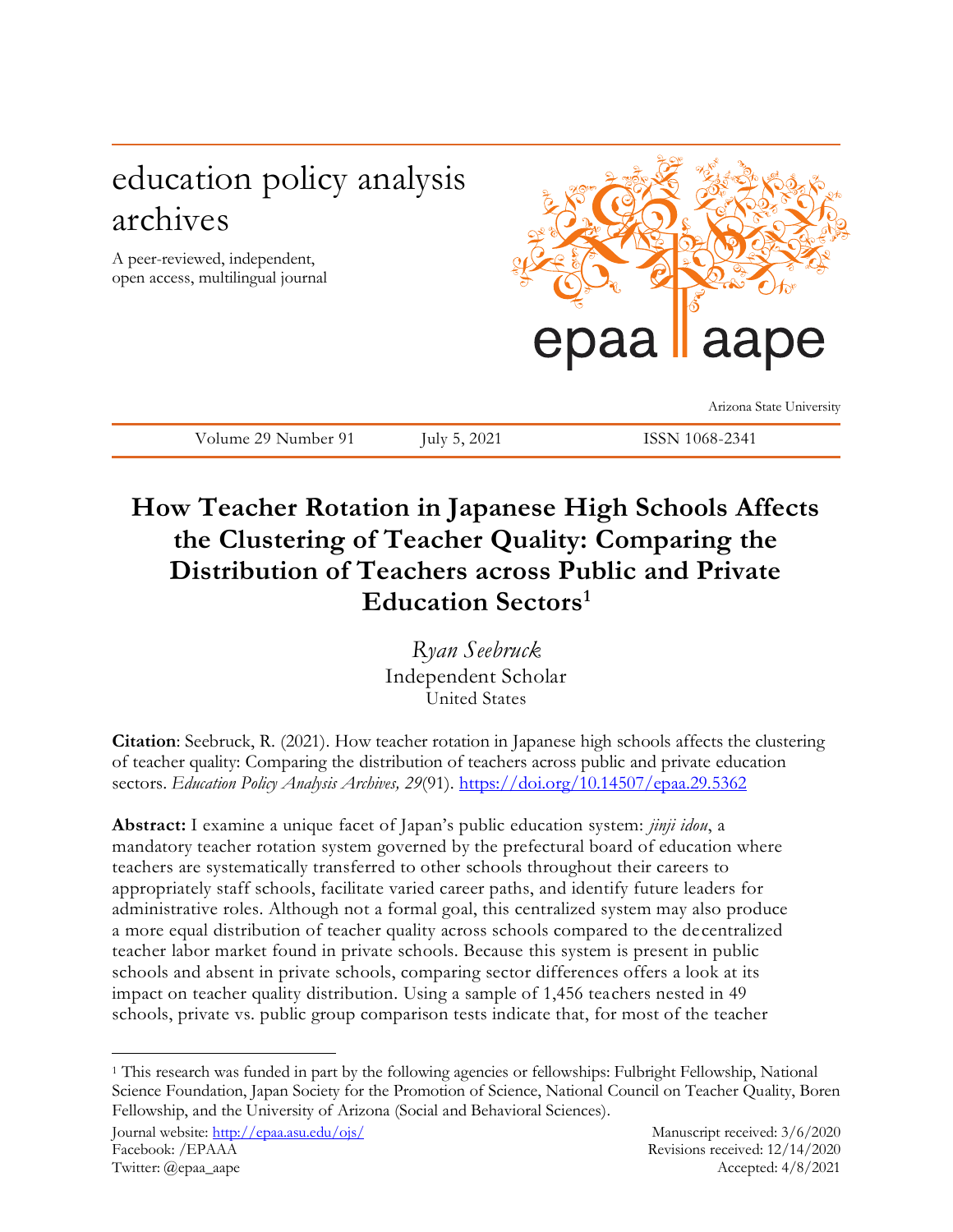quality traits examined, the public sector distributes teachers more equitably. Furthermore, the public sector has higher mean levels of teacher quality, intimating that education labor markets can be structured in ways that simultaneously minimize variation between schools without hindering quality, findings germane to scholars interested in educational equality. **Keywords**: structural inequality; education; teacher rotation; labor markets; Japan

# **Cómo la rotación de maestros en las escuelas secundarias japonesas afecta la agrupación de la calidad de los maestros: Comparación de la distribución de maestros en los sectores de educación público y privado**

**Resumen:** Examino una faceta única del sistema de educación pública de Japón: *jinji idou*, un sistema de rotación de maestros obligatorio gobernado por la junta de educación de la prefectura donde los maestros son transferidos sistemáticamente a otras escuelas a lo largo de sus carreras para dotar de personal apropiado a las escuelas, facilitar trayectorias profesionales variadas y identificar futuros líderes para roles administrativos. Aunque no es un objetivo formal, este sistema centralizado también puede producir una distribución más equitativa de la calidad de los maestros entre las escuelas en comparación con el mercado laboral descentralizado de los maestros que se encuentra en las escuelas privadas. Debido a que este sistema está presente en las escuelas públicas y ausente en las escuelas privadas, comparar las diferencias sectoriales ofrece una mirada a su impacto en la distribución de la calidad de los docentes. Utilizando una muestra de 1.456 maestros agrupados en 49 escuelas, las pruebas de comparación de grupos públicos y privados indican que, para la mayoría de los rasgos de calidad de los maestros examinados, el sector público distribuye a los maestros de manera más equitativa. Además, el sector público tiene niveles medios más altos de calidad docente, lo que sugiere que los mercados laborales de la educación pueden estructurarse de manera que simultáneamente minimicen la variación entre escuelas sin obstaculizar la calidad, hallazgos relevantes para los académicos interesados en la igualdad educativa.

**Keywords:** desigualdad estructural; educación; rotación de maestros; mercados laborales; Japón

# **Como a rotação de professores nas escolas secundárias japonesas afeta o agrupamento da qualidade dos professores: Comparando a distribuição de professores nos setores de educação pública e privada**

**Resumo:** Eu examino uma faceta única do sistema de educação pública do Japão: *jinji idou*, um sistema de rotação de professores obrigatório governado pelo conselho de educação da prefeitura onde os professores são sistematicamente transferidos para outras escolas ao longo de suas carreiras para escolas com funcionários adequados, facilitando caminhos de carreira variados e identificar futuros líderes para funções administrativas. Embora não seja uma meta formal, esse sistema centralizado também pode produzir uma distribuição mais igualitária da qualidade dos professores entre as escolas, em comparação com o mercado de trabalho descentralizado dos professores encontrado nas escolas privadas. Como esse sistema está presente nas escolas públicas e ausente nas escolas privadas, a comparação das diferenças setoriais oferece uma visão de seu impacto na distribuição da qualidade dos professores. Usando uma amostra de 1.456 professores aninhados em 49 escolas, os testes de comparação de grupos privados vs. públicos indicam que, para a maioria das características de qualidade dos professores examinadas, o setor público distribui os professores de forma mais equitativa. Além disso, o setor público tem níveis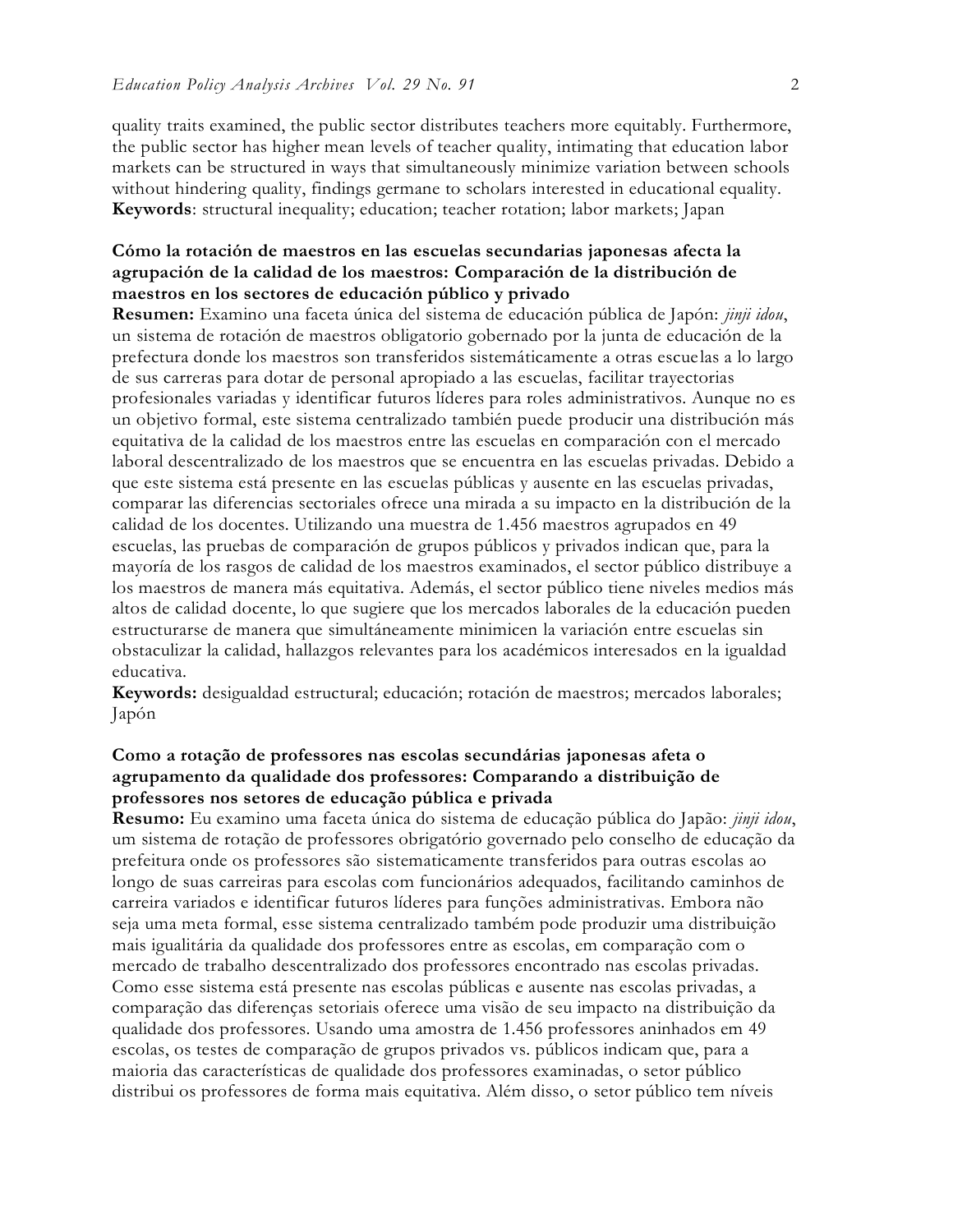médios mais elevados de qualidade dos professores, sugerindo que os mercados de trabalho da educação podem ser estruturados de forma que simultaneamente minimizem a variação entre as escolas sem prejudicar a qualidade, conclusões pertinentes a acadêmicos interessados na igualdade educacional.

**Palavras-chave:** desigualdade estrutural; Educação; rotação de professores; mercados de trabalho; Japão

# **How Teacher Rotation in Japanese High Schools Affects the Clustering of Teacher Quality: Comparing the Distribution of Teachers across Public and Private Education Sectors**

I investigate the organization of education labor markets in Japan: how the careers of educators are managed and how this affects teacher distribution. This is predicated on four claims. First, teacher quality is a predominant causal variable affecting student performance, outweighing others such as class size, student background, or spending (Darling-Hammond, 2000; Rice, 2003). Second, there is an unequal distribution of quality teachers in decentralized education labor markets, such as in the US, that disfavors underprivileged students (Borman & Kimball, 2005). Third, this unequal distribution is caused by policies that encourage quality teachers to gravitate to affluent schools while less qualified teachers remain at poor schools (Peske & Haycock, 2006). Fourth, overall Japan's education system is more egalitarian in that socioeconomically disadvantaged students have equal access to quality teachers along with their advantaged peers, unlike in the US (PISA, 2010, p. 156)—a country with one of the largest opportunity gaps in student access to qualified teachers (Akiba et al., 2007).

Given the importance of teacher quality to student performance, that the U.S. system's localized structure has produced a disparity in opportunities justifies examining Japan's centrally controlled system as an alternative organizational tactic to providing equal educational opportunities, as one explanation for the maldistribution of teacher quality in the US is because of its laissez-faire teacher labor market in which educators largely have autonomy over where they work (Prince, 2002). This locally controlled system has produced policies inhibiting educational egalitarianism, such as funding laws that enable schools in wealthy cities to offer higher salaries, teacher transfer restrictions that make it difficult to move to low-achieving districts, or seniority clauses enabling experienced teachers to choose their placements (Prince, 2002). Akiba and LeTendre (2009) argue that the decentralization of education systems in the U.S. has created a disparity in school quality and educational opportunities around socioeconomic status when contrasted with Japan's centralized public school system, which enables a broader approach to teacher hiring and placement.

A possible solution to the maldistribution in teacher quality found in the US is to adopt systematic teacher transfers similar to *jinji idou* in Japan (Letendre, 2000; White, 1987; Wray, 1999), a system "specifically designed to reduce school-based differences in overall teacher quality" by assigning and periodically rotating public school teachers to other schools throughout their careers (Akiba et al., 2007, p. 381). This system has been lauded by qualitative scholars for creating a more equal distribution of teachers by preventing the clustering of quality teachers at certain schools (Letendre, 2000; White, 1987; Wray, 1999). For instance, Wray (1999, p. 31) asserts that the systematic rotation of teachers prevents "the highest ranked schools from always having the best teachers" and ensures that rural areas have a fair and consistent supply of teachers. These qualitative studies suggest that teacher rotation creates a more equal distribution of teacher quality, which should create more equal educational opportunities for students.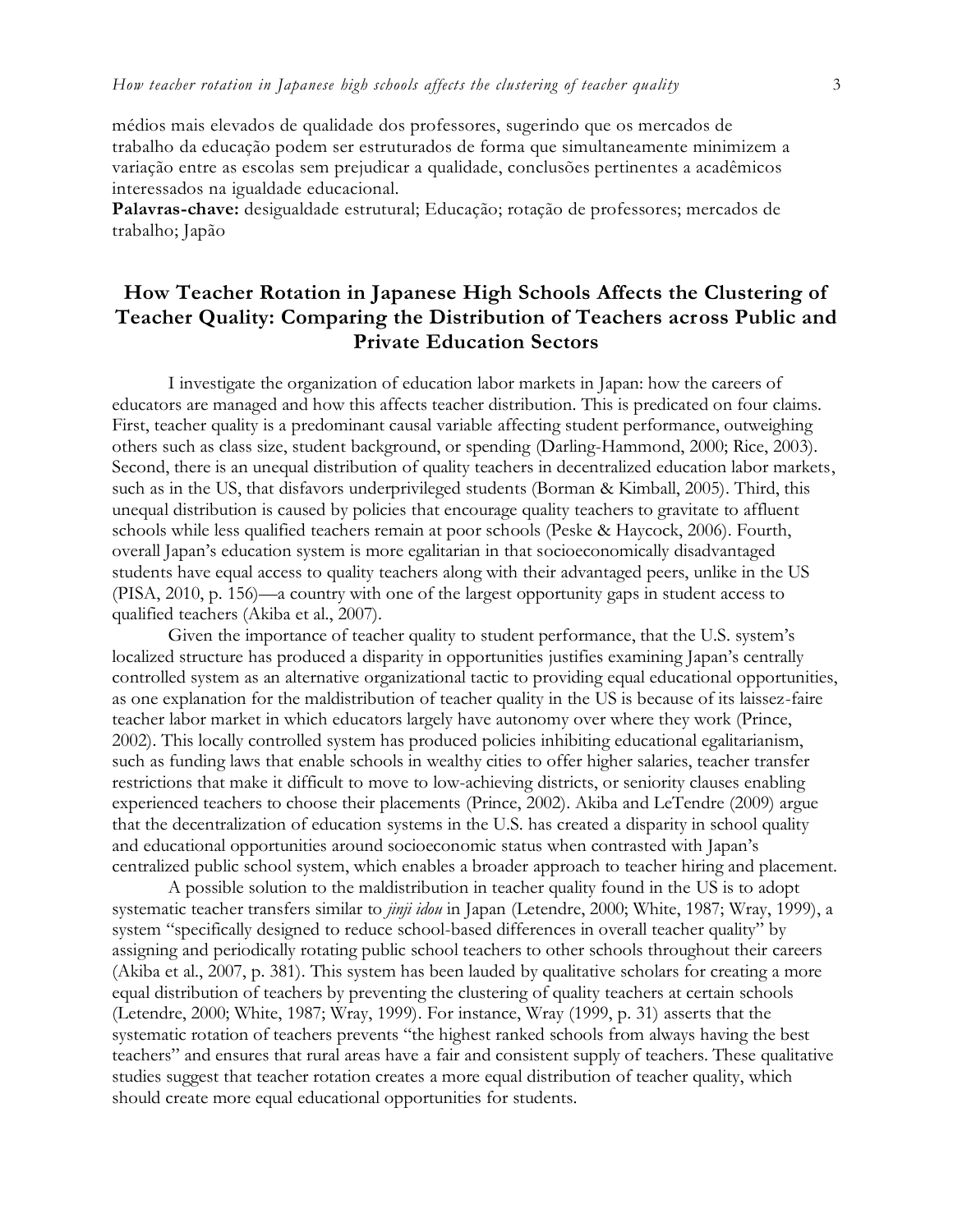However, while extant studies on Japan's teacher rotation system laud its benefits, there is a paucity of comparative, quantitative analyses of its effect on teacher distribution, particularly in English. Japanese studies on the topic tend to focus qualitatively on how the system works (Choshi, 2015) or how it affects teachers' career paths (Fukuya, 2015) and professional development (Kawakami & Senoh, 2011) rather than its impact on teacher distribution. I therefore complement these studies by quantitatively comparing the distribution of teachers across public and private schools in Japan. Because *jinji idou* is absent in private schools, a comparison of the distribution of teacher quality across schools in the private sector with its public sector counterpart produces a comparative design that increases the ability to credit it as a causal condition affecting teacher distribution, as there is ultimately only one factor governing where teachers work: either teachers have the autonomy to choose individual schools (as in the private sector) or they do not (as in the public sector). Finally, comparing systems within a prefecture in Japan mitigates concern over externalities as lurking variables. Following that, this paper fills a significant gap in the literature by conducting the first large-scale, quantitative analysis of the distribution of teacher quality in Japan that is written in English.

# **Background**

#### **Teacher Quality and its Import**

There is consensus among recent education research that, controlling for socioeconomic status and other student factors, school-level variables impact student performance, with particularly strong effects for teacher characteristics (Darling-Hammond, 2000; Prince, 2002; Rice, 2003; Rivkin et al., 2005; Sanders & Rivers, 1996; Wright et al., 1997). For example, Wright et al. (1997, p. 66) conducted a multivariate, longitudinal, mixed-model analysis of school resources and student achievement across multiple subjects and grades, finding that "teacher effects are dominant factors affecting student academic gain." Furthermore, in their longitudinal study of a cohort of elementary students, Sanders and Rivers (1996) found the effects of teacher quality on student achievement are additive and cumulative: while individual students did not recover after a year under an ineffective teacher, students who spent a year under an effective teacher experienced benefits up to two years later. The authors conclude that teacher quality is more highly correlated with student achievement than other variables such as student traits like 'race' or socioeconomic status. Similarly, in a largescale study on teacher quality and educational equality, Borman and Kimball (2005) used multilevel models to show that classes taught by higher quality teachers produced higher mean achievement than those taught by lower quality teachers.

Most education systems emphasize quality teaching as a means of enhancing student achievement, but there is no accord with what constitutes teaching quality (Croninger et al., 2007; Rice, 2003; Rivkin et al., 2005). Consequently, in this paper I analyze a variety of common teacher quality measures: full-time teacher status, certification status, years of experience, teaching in-field, holding an advanced degree, and the prestige of one's alma mater. Hereafter I describe each.

*Full-Time Status*: The rationale behind using full-time status as a teacher quality measure is severalfold. First, full-time employees are likely to be more committed to their jobs and employers just as those employers are also more likely to be committed to them—points especially relevant to Japan (Ouchi, 1981). This is evident in how full-time teachers are better remunerated (Ishikida, 2005; Okano & Tsuchiya, 1999). Second, one way to capture unobserved traits such as teacher quality is to capture them with another concept—in this case, full-time teacher status. This is particularly true in the Japanese prefecture studied here where becoming a full-time teacher requires passing a test and an interview for a limited number of slots (Seebruck, 2019). The thought is that the administrators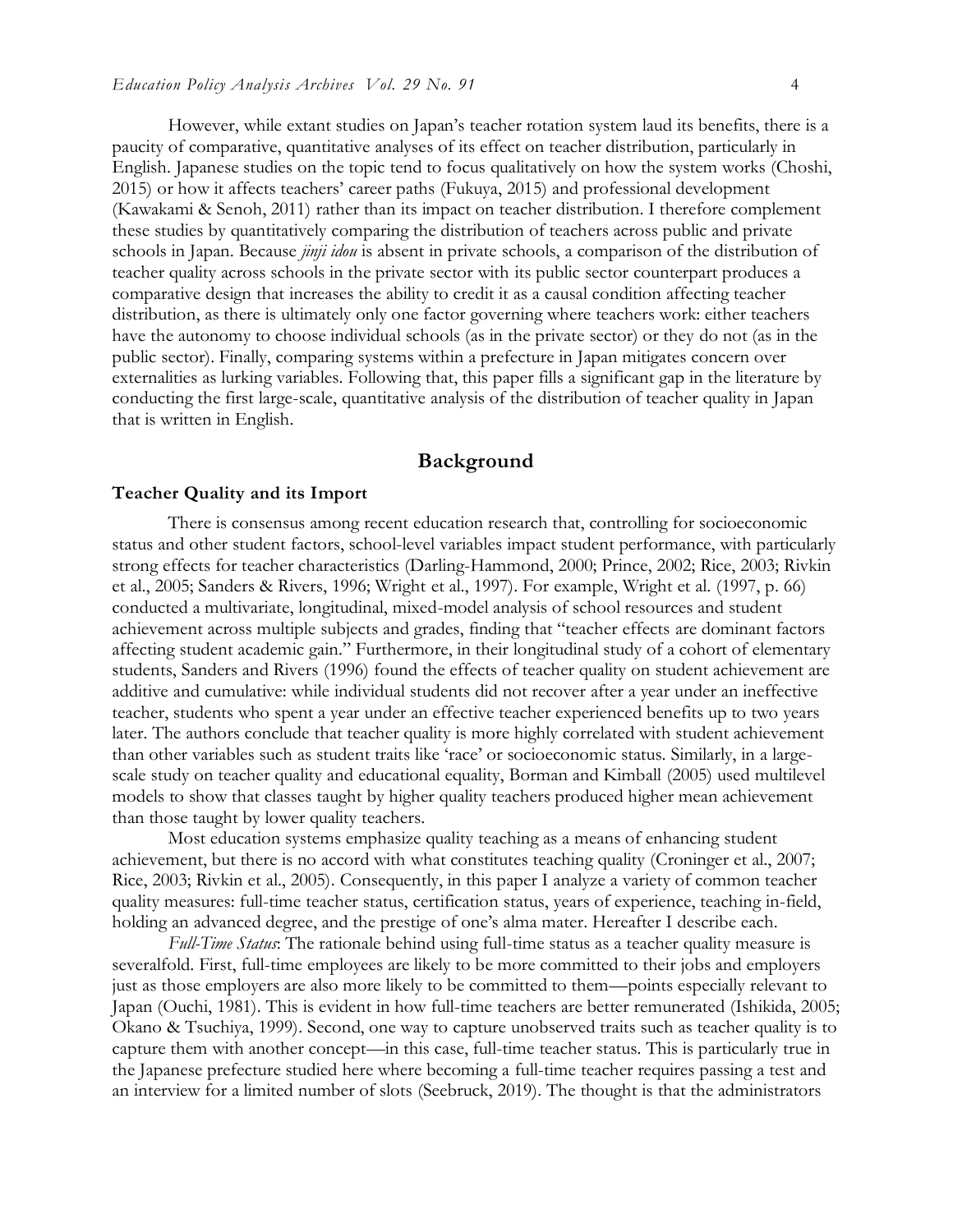know a great deal about the teachers they hire and make hiring decisions based on their judgments of those teachers. This has support in the literature, with Jacob and Lefgren (2008) finding that school principal rankings of teachers are superior predictors of teacher quality than are observed teacher traits (although it is not clear if this proxy is as equally robust in the US and Japan).

*Certification*: Teacher certification is the bestowal of a formal document by an accredited institution recognizing one's ability to teach in a particular jurisdiction. While many teacher quality measures are thought to contribute to the distinction between a high and low quality teacher, certification status is often considered the most reliable predictor of student achievement as becoming certified as a teacher in most U.S. states requires formal education in a state-approved education program, the completion of either a major or minor in the subject field, plus minimum satisfaction of education credits and student teaching credits (Darling-Hammond, 2000). Certification requirements are similarly stringent in Japan (MEXT, 2016) and certification status factors into teacher rotation decisions (Fukuya, 2015). Because of the strictness and thoroughness of these requirements, certification status is one of the strongest indicators of teacher performance (Seebruck, 2015).

*Experience*: Viewed as a proxy for on-the-job training (Harris & Sass, 2011), studies have consistently found a positive relationship between teacher efficacy and years of experience (Klitgaard & Hall, 1975; Murnane & Phillips, 1981). Darling-Hammond (1995) notes that experienced teachers are more effective at resolving classroom problems, maintaining discipline, motivating students, and adapting to students' diverse learning needs. Clotfelter et al. (2007), using value-added models to analyze the effects of teacher characteristics on student achievement, found that teacher experience has positive effects. Likewise, Fetler (1999) found that student achievement in mathematics significantly correlates with teacher experience. Pupils of first-year teachers learn less, on average, than pupils of more experience teachers (Boyd et al., 2008). Simply put, experienced teachers are more knowledgeable about curriculum, instruction, and assessment (Prince, 2002). In Japan, years of experience factors into teacher development (MEXT, 2016) and rotation decisions (Seebruck, 2019) and correlates with teacher salaries (Okano & Tsuchiya, 1999).

*Novice*: There is ambiguity regarding the causal relationship between teacher experience and student achievement—not about whether experience matters but about how much experience matters. Buddin and Zamarro (2009) contend that the impact of teacher experience is more of a dichotomy between novices and veterans than a linear progression. Correspondingly, Rice (2003) notes that efficacy gains are particularly salient for those in their first few years of teaching. Although years of experience correlates with student achievement (Fetler, 1999), evidence suggests a flattening slope in their relationship. For instance, while beginning teachers (those with zero to three years of experience) at the high school level are less effective than those with more than three years of experience, there is no difference between teachers with three to five years of experience and those with 25 years of experience (Clotfelter et al., 2010).

*In-Field*: Another common teacher quality measure is whether one teaches in their field of expertise, as teaching in-field positively contributes to education outcomes for students (Rice, 2003). Rowan, Chiang, and Miller (1997) tested the impact of the subject matter of teachers' degrees, finding that mathematics teachers with a degree in mathematics positively predicted student achievement among high school students. Several other studies have also found that subject-specific training significantly influences high school students' math and science performance (Monk, 1994; Wenglinsky, 2002).

*Advanced Degree*: Having an advanced degree such as a master's presumably indicates a higher quality teacher since obtaining one requires years of additional coursework and training; but numerous studies argue that teacher quality appears unrelated to advanced degree status (Croninger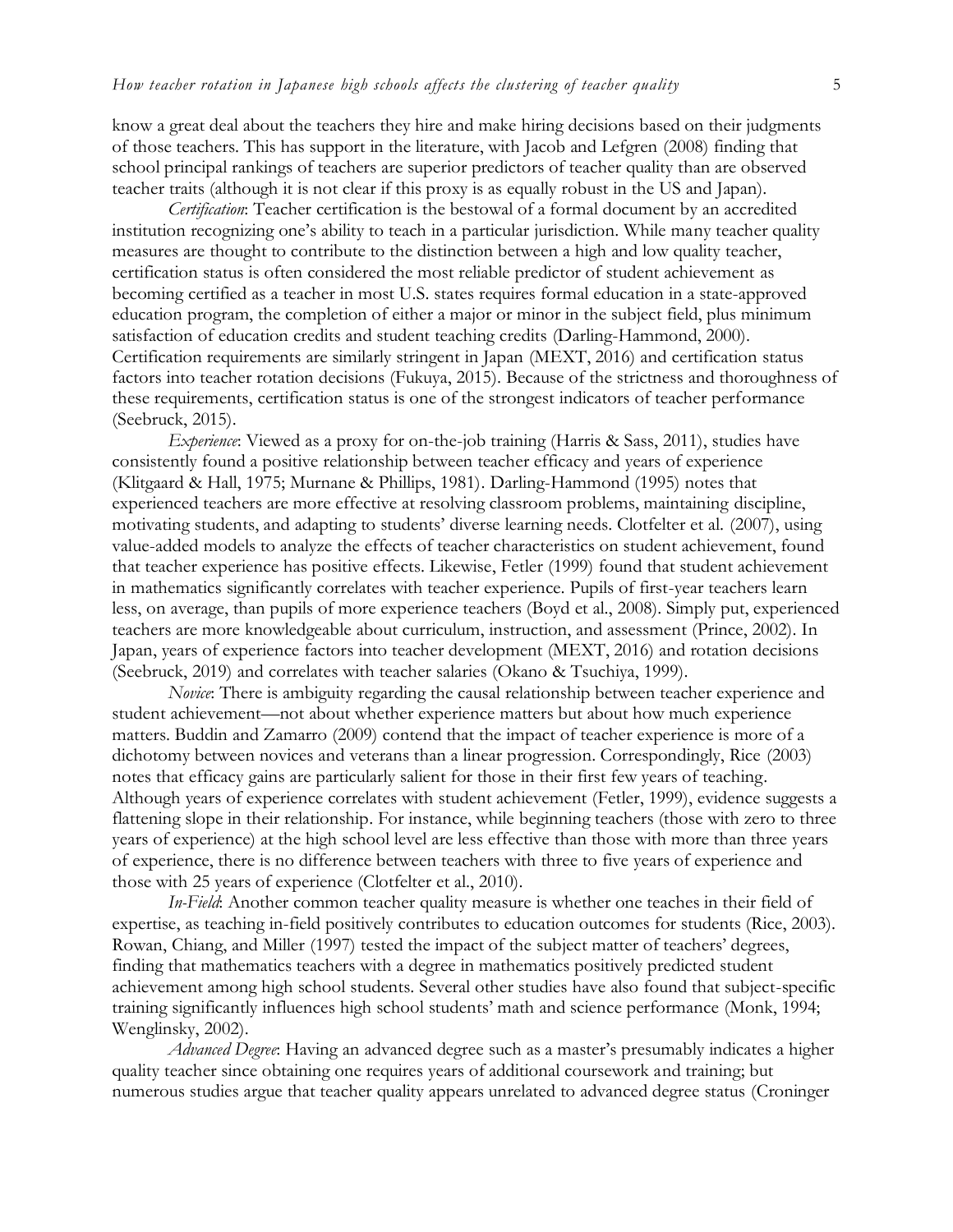et al., 2007; Hanushek et al., 2005; Ladd & Sorensen, 2015). One explanation for the mixed findings is the conflation of effects at the elementary and high school levels. For example, Rice (2003) claims that, although the evidence between holding an advanced degree and student achievement is mixed at the elementary school level, at the high school level it is clearer, with evidence showing positive effects on science and math achievement. As this study surveys high schools, I include advanced degree status as a teacher quality measurement.

*Alma Mater*: Many education scholars consider teachers' alma mater as a stand-in for unobservable traits tied to teacher quality, such as intelligence or ambition. As Rice (2003) notes, studies suggest the selectivity or prestige of one's alma mater has a positive impact on student performance, particularly for high school students. Summers and Wolfe (1975) examined a random sample of nearly 1,900 urban middle school and high school students and found, after controlling for other factors, that the selectivity of the teacher's alma mater was significantly related to teacher efficacy: pupils taught by instructors who graduated from higher-ranked universities fared better, on average, than their peers whose instructors attended lower-ranked universities.

#### **Teacher Quality and its Distribution**

As important as teacher quality is to student success, quality teachers are not distributed equally across U.S. school districts (Prince, 2002). This discrepancy in access to quality teachers contributes to achievement gaps between racial and socioeconomic groups in the US (Clotfelter et al., 2010), disadvantaging lower-class and minority youth (Borman & Kimball, 2005; Peske & Haycock, 2006; Seebruck, 2016). Lankford, Loeb, and Wyckoff (2002) stress there is an uneven sorting of teachers across schools, with the least qualified ones clustering at schools with higher shares of disadvantaged and under-achieving students. Not only have these discrepancies in access to equal educational resources remained consistent over time but, in many cases, the gaps are widening despite an elevated priority among politicians in redressing them (Barton & Coley, 2009).

Several qualitative researchers have suggested that *jinji idou*, the mandatory teacher rotation system of Japan's centrally controlled education labor market, produces a more equal distribution of quality teachers by preventing the clustering of quality teachers at certain schools (Letendre, 2000; White, 1987; Wray, 1999). In this system the prefectural board of education rotates public school teachers to other schools in the prefecture approximately every five years, throughout their entire careers. Kariya (2011, p. 247) describes teacher rotation at the middle school level as a measure to ensure equity—"to equalize quality of teaching between schools." Teacher rotation occurs at the high school level too but, unlike at the elementary and middle school levels, high schools are more stratified due to the requirement for matriculates to pass entrance examinations (Ono, 2001; Rohlen, 1983). Consequently, I analyze the impact of *jinji idou* on the distribution of teachers at the high school level, where, because of its tiered nature, it is less clear if the top-down allocation of personnel will remain as equitable as it is at the elementary and middle school levels.

This study is therefore motivated by the qualitative studies described above arguing that teacher quality distribution in Japan's public education system does not suffer from the same clustering seen in U.S. districts but, rather, provides more equal access to qualified teachers on a variety of measures, according to national-level statistics (Akiba et al., 2007). That is, this study aims to examine quantitatively if the expectations of the teacher rotation system's expected equitability hold true at the high school level, which is particularly important in Japan given the key role high schools play in determining social placement in adulthood (Rohlen, 1983). Following that, I examine the distribution of teachers across high schools in a specific prefecture to determine if the different organizational structures of private and public sector teacher labor markets in Japan explains differences in teacher quality distribution.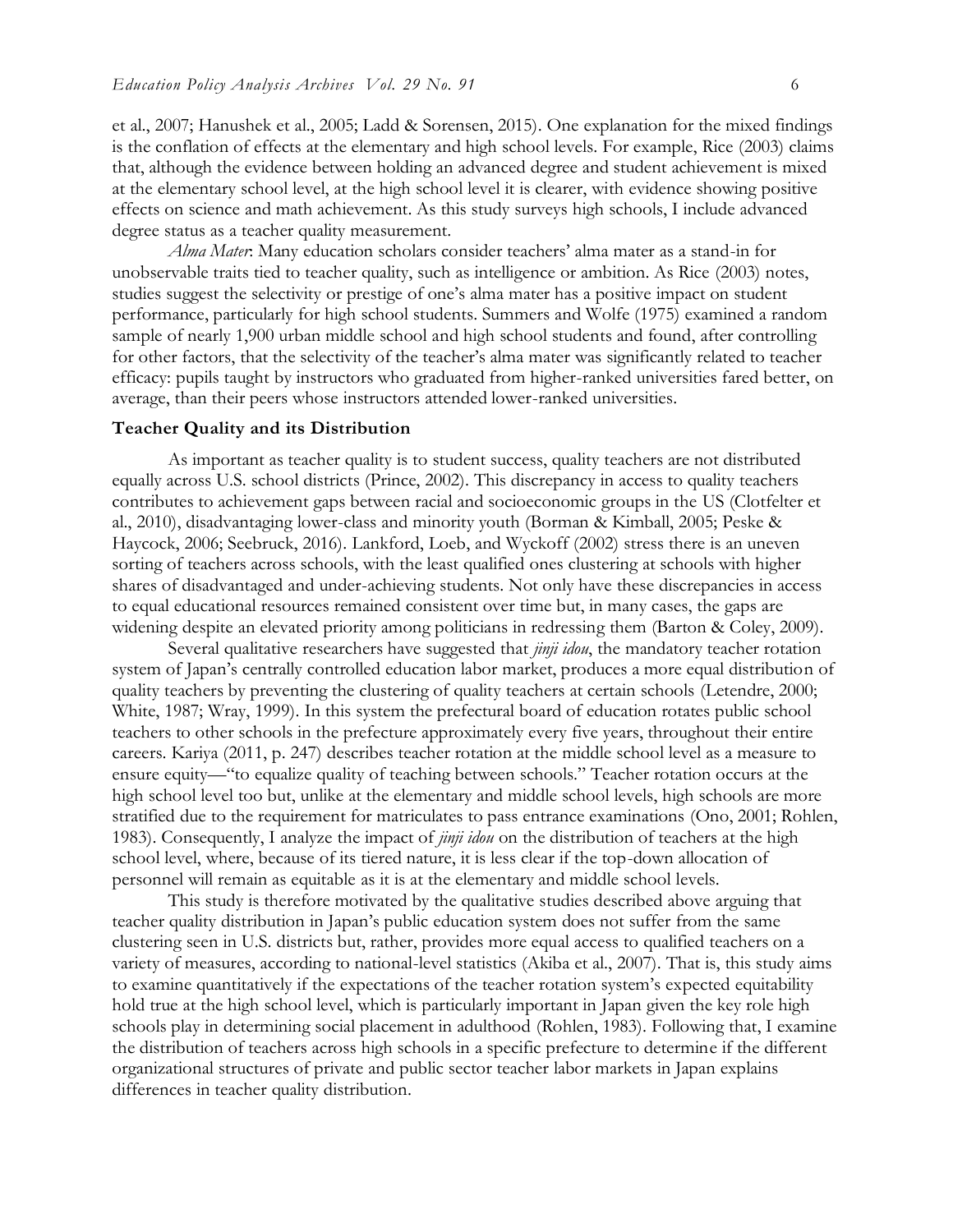# **Data**

#### **Expectations**

The purpose of this paper is to investigate the internal distribution of high school teachers across sectors in a Japanese prefecture, to determine if the mandatory teacher rotation system present in the public sector but absent in the private sector results in significant differences.<sup>2</sup> Within Japan's 47 prefectures, the prefecture studied here ranks in the top fifteen in land area, population, and population density, and the high school education system comprises over 100,000 students and nearly 7,000 full-time teachers (Statistics Japan, 2013). There are a variety of formal and informal policies governing systematic rotation of public school teachers in this prefecture (for details on teacher rotation in this prefecture, see Seebruck, 2019), but what is important to this paper is that private school teachers have autonomy over where they work whereas public school teachers' career paths are decided by the prefectural board of education.

I have two expectations based on qualitative data. First, the public education sector in the Japanese prefecture surveyed is seen as being of higher quality than the private sector. Given the strong association between teacher quality and student performance, I expect the public sector to have a higher average level of teacher quality. This proposition is stated formally:

**P1**: *The public education sector will have higher average teacher quality, compared to the private sector*.

Second, the mandatory, systematic teacher transfer system that is present in the public sector but absent in the private sector should lead to a less clustered teacher quality distribution in the public sector. The rationale stems from qualitative studies arguing Japan's mandatory teacher rotation system produces a less clustered distribution of teachers (Letendre, 2000; White, 1987; Wray, 1999). This proposition is stated formally:

**P2**: *The public education sector should have a smaller variance in the between-school distribution in teacher quality, compared to the private sector.*

To collect the quantitative data needed to confirm these propositions, I designed teacherand school-level questionnaires and surveyed high schools from 2011 to 2012.

### **Survey**

 $\overline{a}$ 

I surveyed high schools in a Japanese prefecture using a disproportionate stratified random sample without replacement of 'normal' high schools, stratified on sector (public, private) and region (east, central, west). By 'normal' I mean standard academic high schools, as opposed to vocational, correspondence, part-time, night, or branch schools. There are 83 such schools, 51 public and 32 private.

Based on my experience working in the Japanese public education system, along with my pilot research on the *jinji idou* system in the years prior and my understanding of the literature on teacher quality distribution, I created a multi-faceted questionnaire designed to gather individuallevel data on teacher quality traits (described below). The paper-based questionnaire was written in Japanese and edited by native speakers to improve its readability. In addition to a teacher-level questionnaire, I also constructed a school-level questionnaire aimed at providing population data for each school, to aid in statistical weighting procedures.

The survey resulted in a final sample of forty-nine schools for a final response rate of 72.1% at the organizational level. Each school averaged nearly 30 respondents, with an average teacher-

<sup>&</sup>lt;sup>2</sup> Employee rotation among conglomerates is possible in the private sector; however, there is only one such school in the sample that has a sister school to which teachers could be rotated. This sister school is a vocational school and therefore is not in the sampling frame. Sensitivity analyses removing the school in question did not significantly change the findings from those reported in the paper.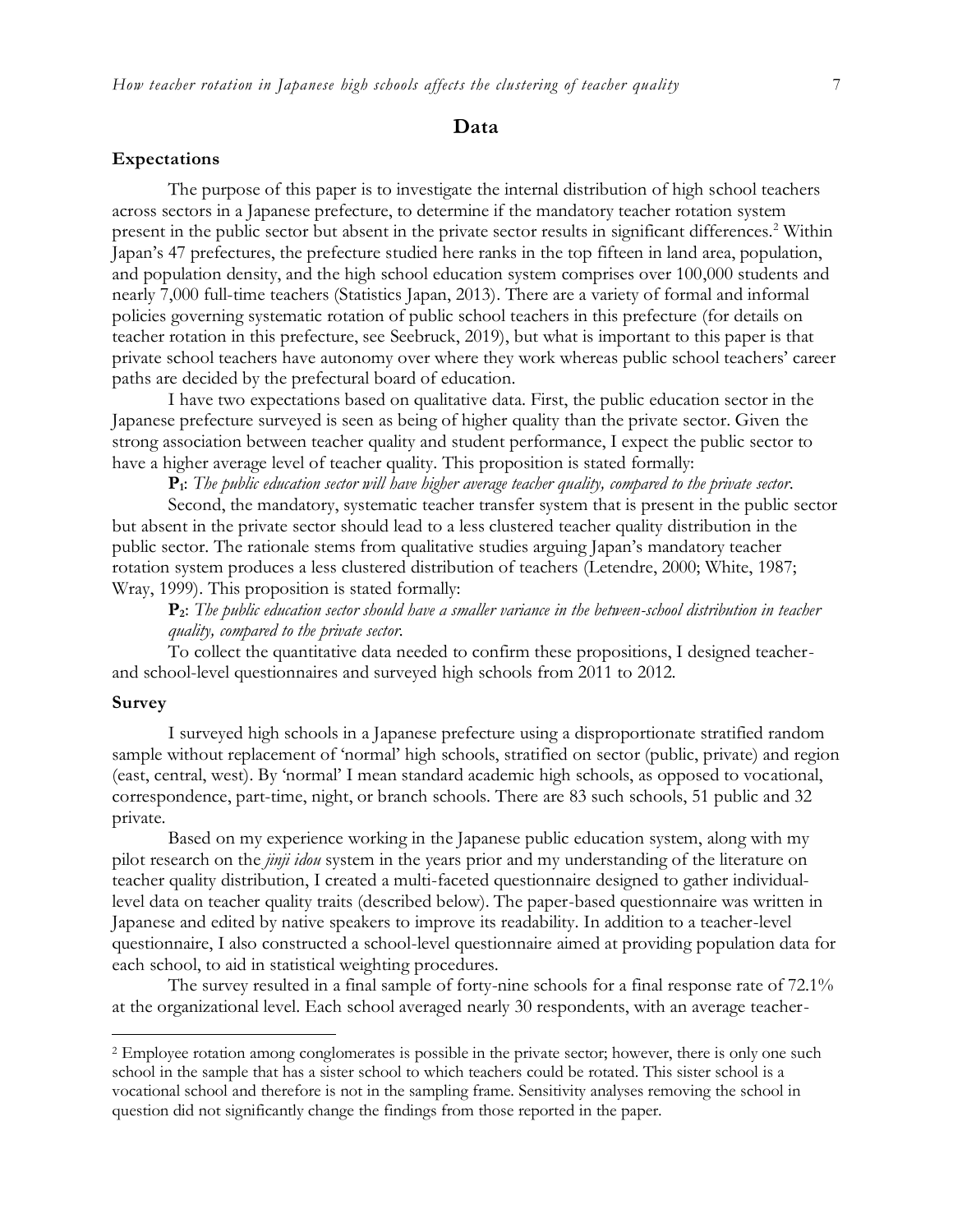level response rate of 60.2%, a minimum of 26%, and a maximum of 100%. Thus, the final analytic sample comprises 1,456 teachers—794 teachers in 23 private schools and 662 teachers in 26 public schools. Prior to surveying, I conducted power analyses to determine the minimum sample size needed to produce a representative sample with a normal distribution (Cohen, 1992). The power analyses revealed that, with a Level 2 sample size of 49 schools, an average Level 1 sample size of 30 teachers per school, and a maximum intraclass correlation coefficient (ICC) of 0.146, the final sample has an estimated power greater than 0.98, which is well above the standard cutoff of 0.80.

### **Operationalization**

 $\overline{a}$ 

The questionnaire gathered information on the following teacher traits commonly used in the literature as an indicator of teacher quality: full-time status, certification status, years of experience or status as a novice, teaching in-field, holding an advanced degree, and the prestige of one's alma mater. I test these indicators both separately and as an index (described below).

*Full-time status* is a dichotomous variable coded as 1 for those who are a full-time teacher and coded 0 for those who are not. It stems from the question, "What is your current employment status?" Of the 1,453 teachers who responded to this question, 1,158 were full-time teachers (79.7%), 137 were full-time lecturers (9.4%), and 158 were part-time lecturers (10.9%). To dichotomize these responses, I collapsed the second and third options (lecturers), coding them as 0 and leaving full-time teachers coded as 1.<sup>3</sup>

*Certification status* is a dichotomous variable coded as 1 for those who hold the highest level of teacher certification and coded 0 for those who do not. It stems from the question, "What type of teaching certificate to you have?" Of the 1,383 teachers who responded, 216 held a specialized certificate (15.6%), 1,036 held a primary license (74.9%), and 131 held a secondary license (9.5%). To dichotomize these responses, I coded as 1 those who had a specialized certificate, indicating the highest level of certification, and coded as 0 everyone else.

*Years of Experience* is a continuous measure consisting of total years of teaching experience. It stems from the prompt, "Write your total years of teaching experience below (include both public and private school experience, part-time and full-time, as well as experience at different school levels)." Of the 1,449 teachers who responded to this question, the mean years of teacher experienced was 18.2 (with a standard deviation of 11.6 years), a minimum of 0 years of experience (i.e. a first-year teacher) and a maximum of 52 years of experience. The  $25<sup>th</sup>$ ,  $50<sup>th</sup>$ , and  $75<sup>th</sup>$  percentiles were 8, 19, and 28 years.

*Status as a Novice* is an alternative, non-linear measure of teacher experience—a dichotomous variable distinguishing beginning teachers and non-beginning teachers, demarcated at having at least three full years of experience. This threshold is based on evidence of when teachers begin to become more effective (Clotfelter et al., 2010; Hanushek et al., 2005; Klitgaard & Hall, 1975; Murnane & Phillips, 1981). This three-year demarcation also fits with qualitative examinations of teacher rotation systems in Japan as an important cutoff (Fukuya, 2015; Seebruck, 2019). Teachers amidst their first, second, or third year of teaching were coded as 1; those amidst their fourth year of teaching or beyond were coded as 0. Of the 1,449 teachers who responded, 159 were defined as novices (11%) whereas 1,290 reported having equal to or greater than three full years of teaching experience (89%).

<sup>3</sup> Interviews with Japanese educators indicated they consistently view the demarcation between full-time teachers (i.e. permanent employees) and full-time lecturers (i.e. those on annual contracts) as important. As a robustness check, I also tested the impact of combining full-time lecturers into the full-time teacher category. Compared to the results in Table 2, there are no significant differences, with the p-values for both the LR and PM tests significant at the .001 level regardless of operationalization.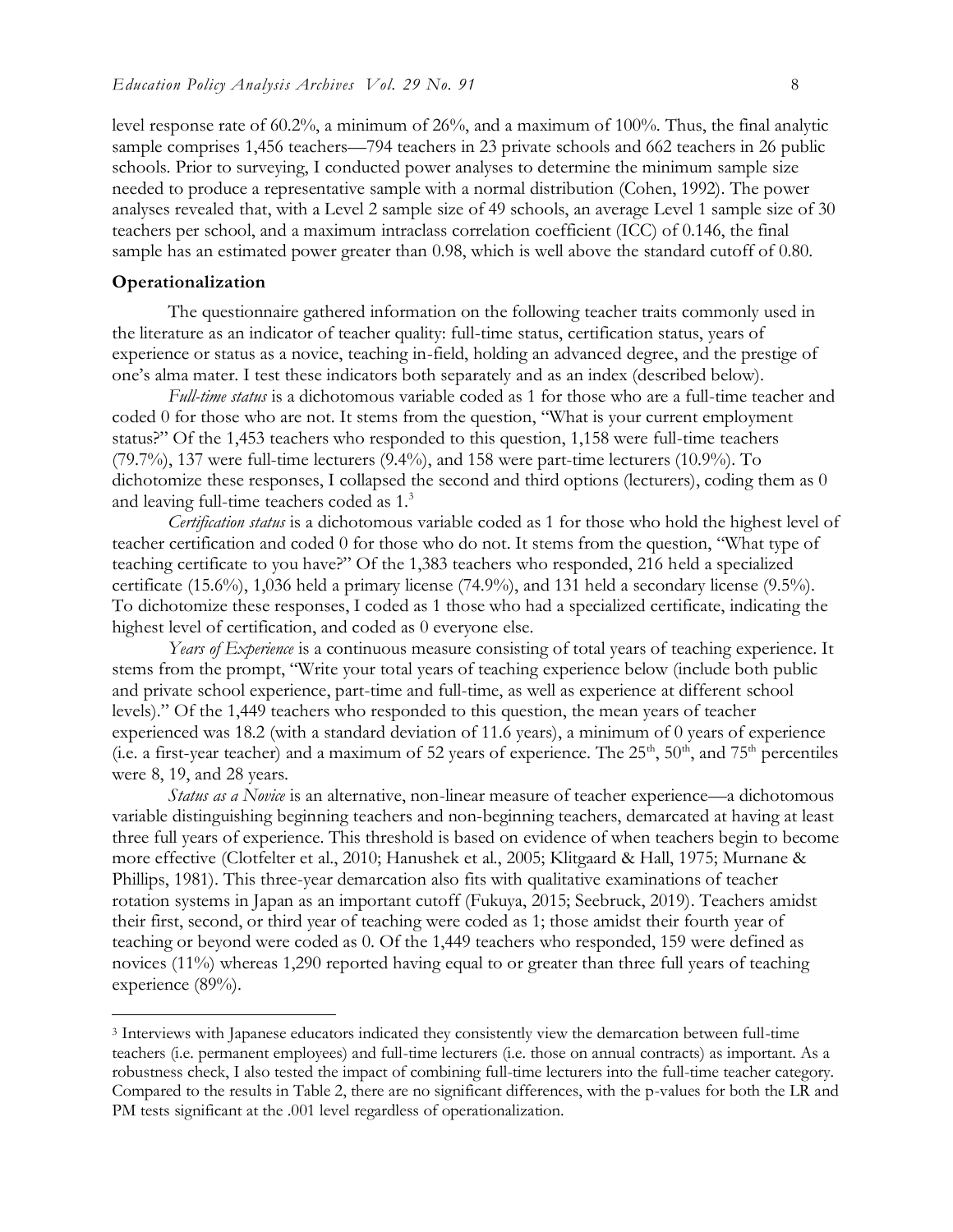*Teaching In-Field* is a dichotomous variable based on teachers' responses to two questions: "What is the primary subject you currently teach?" and "Is this the same subject as your college major?" Teachers who answered 'yes' to the latter were coded as 1 for teaching in their field of expertise and coded as 0 if they answered 'no.' Of the 1,420 teachers who responded, 1,262 reported that they were primarily teaching in their field of specialization (88.9%) and 158 reported that the primary subject they were currently teaching was not the same as their field of specialization  $(11.1\%)$ .

*Advanced Degree* is a dichotomous variable collapsed from the question "What is the highest degree you hold?" To dichotomize educational attainment, I coded as 1 those having either a master's or a doctoral degree (246 respondents, or 17%) and coded as 0 those teachers who had an associate or bachelor's degree (1,200 respondents, or 83%).

*Alma Mater Prestige* is a continuous measure based on Shimano's (2009) annual rankings of Japanese universities, running from 1 to 10 (low to high prestige). Shimano's rankings are based on *hensachi*— "deviation values" stemming from a university's acceptance rate, which are considered the most renowned college ranking system in Japan (Masuda, 2003). Shimano relies on the *hensachi*  rankings compiled by Yoyogi Seminar, which is one of the largest *yobikou*—for-profit, private college preparatory schools (Rohlen, 1983)—in Japan that are officially recognized by the Ministry of Education, Culture, Sports, Science and Technology (Blumenthal, 1992). Shimano improves the Yoyogi Seminar scores via university-wide aggregation and temporal and sectoral adjustments. Shimano adjusts for changes in scores over time—since the range in *hensachi* scores over the past few decades have contracted—by assigning schools an ordinal ranking based on their temporally contextual *hensachi* scores. Shimano's rankings also adjust for the fact that *hensachi* scores are higher in private universities due to the different types of entrance examinations issued by these schools. Finally, instead of reporting only disparate scores for colleges within universities like other reporting agencies, Shimano unifies his rankings, proving one score for each university. Of the 1,129 teachers who responded, there was a mean score of 8.3, a standard deviation of 1.7, a minimum of 2.5 and a maximum of 10. The 25<sup>th</sup>, 50<sup>th</sup>, and 75<sup>th</sup> percentiles saw prestige scores of 7.0, 9.0, and 9.5.<sup>4</sup>

*Teacher Quality Index* (TQI) is an integer-scale index of teacher quality traits, as a means of capturing the combined effects of teacher quality, comprising six dichotomous variables delineated above: full-time, certified, veteran (i.e. not a novice), in-field, advanced degree, and prestigious alma mater (i.e. greater than 8.0 on Shimano's scale). These dichotomous variables are summed to create a composite score ranging from 0, indicating low teacher quality, to 6, indicating high teacher quality.<sup>5</sup> For example, a full-time (1), certified (1), novice (0) with an advanced degree (1) from a nonprestigious institution (0) who is teaching in-field (1) would garner a 4 out of 6 on the index. Of the 1,067 teachers who had scores for all six constituents, 6 had a score of 0 (0.6%), 49 had a score of 1 (4.6%), 117 had a score of 2 (11.0%), 333 had a score of 3 (31.2%), 391 had a score of 4 (36.6%), 83 had a score of 5 (7.8%), and 88 had a score of 6 (8.3%). The average score was a 3.6, and the standard deviation was 1.2.

 $\overline{a}$ 

 $4$  I ran sensitivity analyses for missing data by testing a dichotomized version, where  $1 =$  missing and  $0 =$ non-missing. There were no significant differences between the distributions of these variables across sectors, indicating missing values are approximately uniformly distributed and thereby supporting imputation by mean substitution. Relatedly, I also tested two dichotomous versions of the prestige scores, capturing elite universities with thresholds of 8 and 9 on the alma mater prestige scale. Results corroborated the continuous measure reported in Table 2, with no significant differences in p-values.

<sup>5</sup> I employ a summative index for its ease of use (J.-O. Kim & Rabjohn, 1980); see Jackson (2012) for an example of a predicted value-added teacher quality index.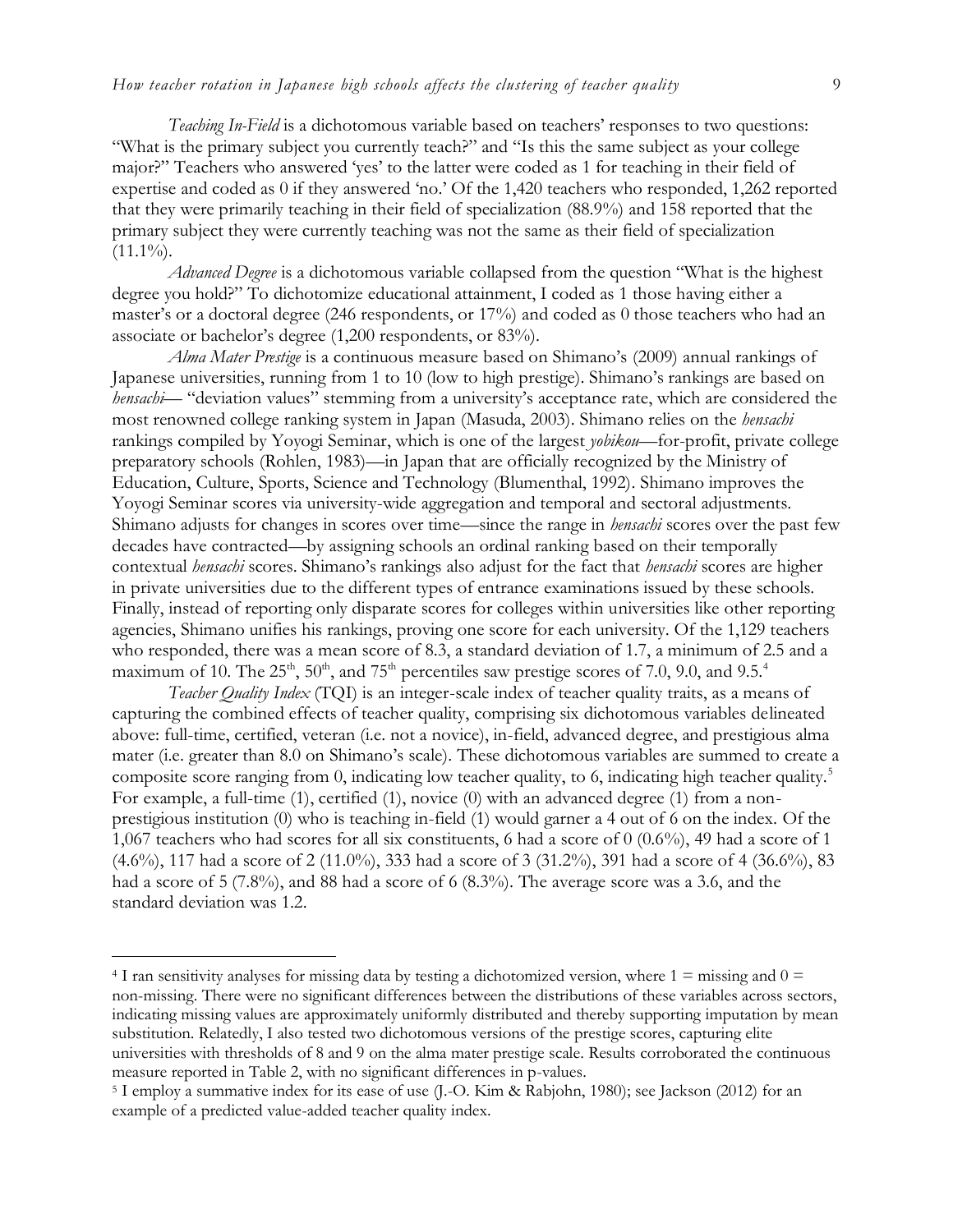#### **Methods**

#### **Overview**

As the analyses are based on school-level traits, teacher-level responses are aggregated by school. The first analysis examines the sector-level grand mean in teacher quality (i.e. the overall average score for each teacher quality measure in the public sector versus the same in the private sector). The second analysis examines the sector-level, between-school grand coefficient of variation (i.e. the overall relative standard deviation between schools in the public sector versus the same in the private sector). In the case of dichotomous variables, the aggregated mean indicates the proportion of respondents satisfying the outcome. Consequently, this results in a variance that is the product of the probability of the outcome being true and one minus the probability of it not being true (Janda, 2015). Calculating those sector-level grand means and variances enables inter-sector comparisons of these intra-sector, between school differences (see Biggs 1991). This makes it possible to compare both the average teacher quality in the public and private school sectors as well as inter-sector differences in how teacher quality is distributed across schools within these sectors.

#### **Selection Bias**

Because *jinji idou* is absent in private schools, a comparison with public schools increases the ability to credit it as a causal condition affecting teacher distribution as, ultimately, private school teachers choose where they work whereas public school teachers do not. Comparing systems within a single prefecture mitigates concern of external parameters clouding the results. That said, given the differences between the public and private education labor markets here—such as the compulsory teacher rotation system, the socioeconomic statuses of schools, etc.—there is the potential of selfselection bias obfuscating the results as different types of teachers and students may prefer one sector to the other, which could impact the main variable of interest: teacher quality distribution. However, my research design addresses the issue of self-selection bias in the following ways.

As the primary analysis compares the overall variance in the distribution of teacher quality in the public sector to the overall variance in the distribution of teacher quality in the private sector, it is therefore a comparison of the *relative* variation in each sector. This inter-sector comparison of intra-sector distributions mitigates concerns of self-selection bias across sectors by first obtaining the variance in teacher quality between schools in the same sector, and then comparing those variances across sectors to determine if there is an organizational effect on the variance of the distribution of teacher quality. In other words, my primary analyses are an inter-sector comparison of intra-sector variance, not a sector-level comparison of teacher quality variance. Put differently, regardless of differences between public and private school teachers, this study examines how giving one of those groups autonomy to choose where they work (e.g. an organic distribution) while the other group's career paths are centrally controlled (e.g. an artificial distribution) impacts how those teachers are dispersed across schools *within* their respective sectors.

Nevertheless, despite the analyses being inter-sector comparisons of intra-sector differences, selection bias could still confound those results if there is a drastic difference in the mean values of teacher quality across sectors, which could make difficult comparisons of the variance since standard deviations are based on the mean. A solution to this is to employ the relative variability—that is, the coefficient of variation—which is the standard deviation divided by the mean and is useful when comparing variation in samples with different means (Marwick, 2018). This standardizes the comparisons of variance across sectors and is the method used here.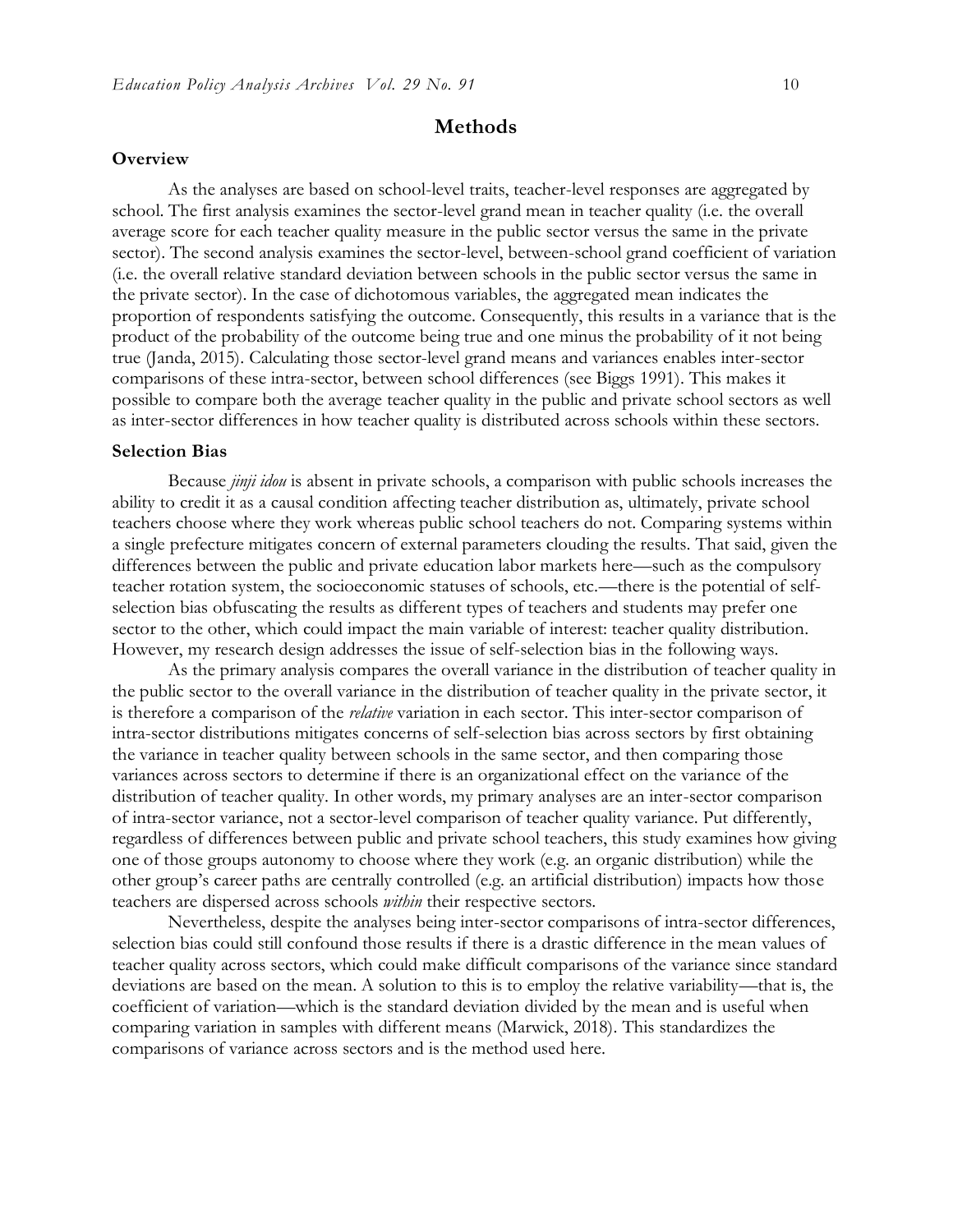Additionally, I employ supplementary sensitivity analyses via randomized reassignment and difference-in-difference models. These results are available in the appendix and confirm that the different distributions in the public and private sectors are not entirely due to selection bias.

# **Analyses**

## **Approach**

I use Wald tests for the equality of sector-level grand means to test *Proposition 1*: the public education sector will have higher average teacher quality. I then analyze sector-level differences in within-sector, between-school variation in teacher quality, conducting likelihood-ratio and Pitman-Morgan tests for the equality of sector-level grand coefficients of variation to test *Proposition 2*: the public education sector will have a smaller variance in the between-school distribution of teacher quality.

As the data come from a multi-stage, stratified random sample with disproportionate sampling without replacement, multi-level sampling weights were applied to account for survey design, non-response, and non-coverage, raking on full-time teacher status and gender at the teacher level. For missing data (e.g. 29 of the 1,480 respondents had missing data on gender), I used multiple imputation via chained regression, thereby enabling me to complete the raking process. However, in contrast to typical multilevel weights, in which the Stage 1 final weight is multiplied with the Stage 2 final weight, because the analyses involve sector-level comparisons of aggregated, school-level data, the multi-stage weights were calculated sequentially. That is, first, the Level 1 teacher weights were employed while aggregating the school-level data, and then the Level 2 school weights were subsequently employed to calculate the sector-level values.

#### **Difference in Means**

There are eight analyses, one for each measure of teacher quality: full-time status, certification status, years of experience, status as a beginning teacher, teaching in-field, holding an advanced degree, the prestige of one's alma mater, and an integer-based Teacher Quality Index (TQI) composed of dichotomous versions of six teacher quality traits: full-time, certification, experience, in-field, advanced degree, and alma mater prestige.

Sector-level summary statistics for the eight measures of teacher quality (not shown) reveal potential support for *Proposition 1* as the public sector has preferable mean scores on every measure. For employment status, 81.8% of public school teachers, on average, are full-time teachers compared to only 66.7% in the private sector. For credentialization, 16.0% of public school teachers are highly credentialed compared to 11.0% in private schools. The average years of experience in the public sector is 19.1 versus 15.1 in the private sector; and for the percentage of novices per school the public sector has an average of 11.9% compared to 16.5% in the private sector (n.b. a lower percentage of novices is preferable). The public sector also has a higher percentage of teachers teaching in their field of expertise at 92.0%, compared to 87.3 in the private sector. In contrast to expectations that private schools would entice educated teachers by financially rewarding those with advanced degrees, the public sector has a higher percentage of teachers on this measure (15.9%) than the private sector (12.9%). The public sector also has higher average prestige scores for teachers' alma mater, at 8.7 compared to 7.7. Finally, the public sector also has a higher mean TQI at 3.7 versus 3.1.

To test whether these differences in means are statistically significant, I employ Wald tests for the equality of means (Gupta & Ma, 1996; Shoukri et al., 2008). The results of these analyses are in Table 1. The means calculated are sector-level grand averages—that is, they are the mean scores per sector, of the means scores per school, for schools in that sector. Using two-tailed tests, the F-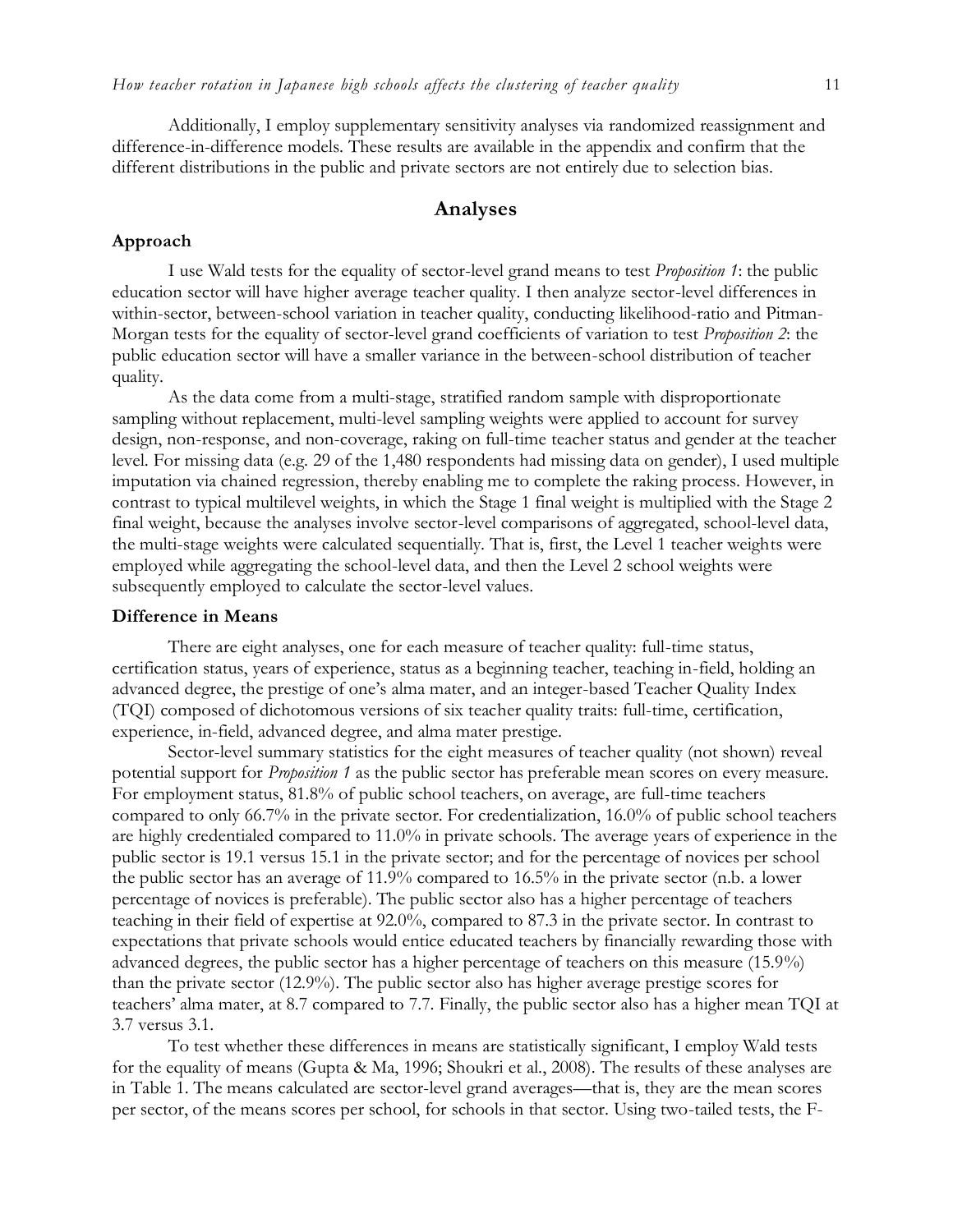values for the following teacher quality measures all have statistically significant p-values: the percentage of full-time teachers at a school, mean years of experience at a school, the percentage of teachers teaching in-field at a school, the mean prestige rating at a school of teachers' alma mater, and the mean TQI score at a school. For all five of those measures, the public sector has a significantly higher grand mean, thereby supporting Proposition 1. Conversely, Proposition 1 was not supported for the following teacher quality traits: the percentage of highly credentialed teachers at a school, the percentage of novices teaching at a school, and the percentage of teachers at a school with advanced degrees.

## **Table 1**

|                                      |         | Wald Test for the Equality of Sector-Level Grand Means |           |               |              |                               |
|--------------------------------------|---------|--------------------------------------------------------|-----------|---------------|--------------|-------------------------------|
| <b>Teacher Quality</b><br>Vars.      | Sector  | Mean                                                   | Std. Dev. | $F-$<br>value | $p$ -value   | Outcome of Sig.<br>Test       |
| Full-Time %                          | Private | 0.6673                                                 | 0.1692    | 13.57         | $0.0006***$  | Public mean is                |
|                                      | Public  | 0.8181                                                 | 0.1284    |               |              | significantly higher          |
| Highly Credentialed<br>$\frac{0}{0}$ | Private | 0.1102                                                 | 0.1253    |               | 0.0843       | No significant                |
|                                      | Public  | 0.1595                                                 | 0.078     | 3.12          |              | difference between<br>sectors |
| Years of Experience                  | Private | 15.1197                                                | 5.1328    | 8.29          | $0.0062**$   | Public mean is                |
|                                      | Public  | 19.0823                                                | 4.5833    |               |              | significantly higher          |
| Novices %                            | Private | 0.1648                                                 | 0.1313    |               | 0.1923       | No significant                |
|                                      | Public  | 0.1187                                                 | 0.1045    | 1.75          |              | difference between<br>sectors |
| In-Field $\%$                        | Private | 0.8732                                                 | 0.0641    | 7.38          | $0.0095**$   | Public mean is                |
|                                      | Public  | 0.9197                                                 | 0.0504    |               |              | significantly higher          |
| Graduate Degree %                    | Private | 0.1286                                                 | 0.1174    |               | 0.2318       | No significant                |
|                                      | Public  | 0.1586                                                 | 0.073     | 1.47          |              | difference between<br>sectors |
| Alma Mater Prestige                  | Private | 7.6873                                                 | 0.8796    | 26.10         | $0.0000$ *** | Public mean is                |
|                                      | Public  | 8.7082                                                 | 0.5266    |               |              | significantly higher          |
| Teacher Quality                      | Private | 3.0965                                                 | 0.6151    | 20.88         | $0.0000$ *** | Public mean is                |
| Index                                | Public  | 3.7225                                                 | 0.3464    |               |              | significantly higher          |

*Inter-Sector Comparison of Intra-Sector Mean Teacher Quality*

*Note*. Weighted data, 2-tailed tests,  $N = 49$  (23 Private, 26 Public),  $df = 43$ ,  $p < .05^*$   $p < .01^{**}$   $p < .001^{***}$ 

That most teacher quality measures were higher in the public sector suggests that the qualitative evidence proclaiming the public sector in the sampled Japanese prefecture is of higher quality seems to have merit in terms of teacher quality. This intimates that there is some selection bias in this prefecture's teacher labor markets, with higher quality teachers, on average, selecting into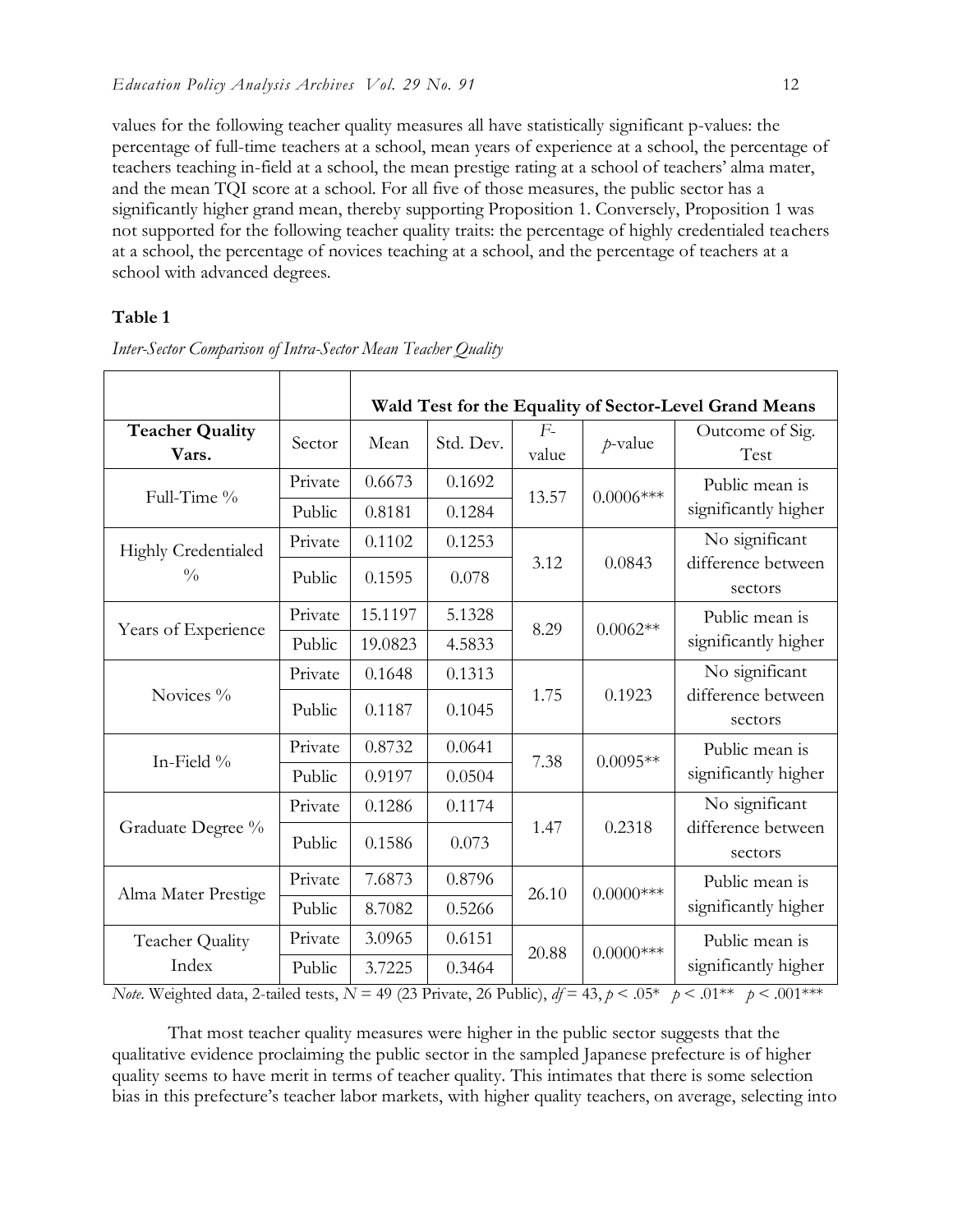the public sector. There may be many reasons for this—such as differences in salaries or working conditions, or the desire to teach more motivated or proficient students (Seebruck, 2016)—but, for now, this is an interesting finding because it means the *jinji idou* system is not so off-putting to quality teachers that they eschew the public sector. (In fact, many public school teachers I interviewed stated that the teacher rotation system was a positive factor that increased job satisfaction). It is also important to reiterate that this finding of the public sector generally seeing higher levels of teacher quality is a generalization based on sector-level data; there is variation in teacher quality between schools in both sectors.

#### **Difference in Variation**

That most of the teacher quality traits analyzed here have higher averages in the public sector is interesting, but the core analysis is the inter-sector comparison of intra-sector, betweenschool differences in average teacher quality, as the primary research question is whether the different organizational structures of the public- and private-sector teacher labor markets affect the distribution of teacher quality. In the US, there is a pervasive maldistribution of teacher quality (Borman & Kimball, 2005), with high quality teachers clustering at certain schools, at the expense of others. This maldistribution has been attributed to laissez-faire policies that largely permit school teachers in the US to work where they want (Peske & Haycock, 2006). This decentralized organizational setup is also found among the private-sector education labor market in Japan. In contrast, public sector education labor markets in Japan are centrally governed by prefectural boards of education, with all public high school teachers subjected to regular, compulsory transfers within each prefecture. This teacher transfer system likely affects the distribution of teacher quality.

To test this I employ likelihood-ratio tests (Bhoj & Ahsanullah, 1993; Gupta & Ma, 1996; Liu et al., 2011; Shoukri et al., 2008; Verrill, 2009) and Pitman-Morgan tests (Morgan, 1939; Pitman, 1939; Shoukri et al., 2008; Snedecor & Cochran, 1989) on the equality of grand coefficients of variation across sectors. The Pitman-Morgan test for the equality of coefficients of variation has been employed in a variety of disciplines (Y. K. Kim, Kim, Park, & Lee, 2017) as it is favored for being a powerful, unbiased test compared to a typical F-test (Haynes, 1981; Mudholkar et al., 2003), particularly when there is a possibility of non-independence among subjects (Cochran, 1965), such as may be the case when analyzing overlapping labor market pools (many teachers in the sample have worked in both sectors). The Pitman-Morgan test excels across many types of distributions, particularly normal or lightly tailed ones (Wilcox, 2015). However, it encounters difficulty with heavier tailed ones (Mudholkar et al., 2003). Consequently, in line with Shoukri et al. (2008), in addition to the Pitman-Morgan tests I also employ likelihood-ratio tests as a measure of robustness.

Each sector's grand coefficient of variation—that is, relative standard variation—is compared because the previous subsection demonstrated significant differences between mean teacher quality scores across sectors (Sokal & Braumann, 1980). Comparing the coefficient of variation instead of standard deviation mitigates concerns of self-selection bias in each sector's teacher labor market impacting the results, instead standardizing the variation measure to allow for inter-sector comparisons of intra-sector, inter-school differences in teacher quality. The results of the likelihood-ratio (LR) and Pitman-Morgan (PM) tests for the equality of sector-level grand coefficients of variation are listed in Table 2. Larger coefficients of variation indicate higher variation. The tests are two-tailed.

Overall, the LR and PM tests largely support each other, with the *p*-values for both tests agreeing on six of the eight measures. On five of those six measures, both tests demonstrate significant differences between the grand coefficients of variation across sectors for the following measures: the percentages of full-time teachers at a school, highly credentialed teachers at a school,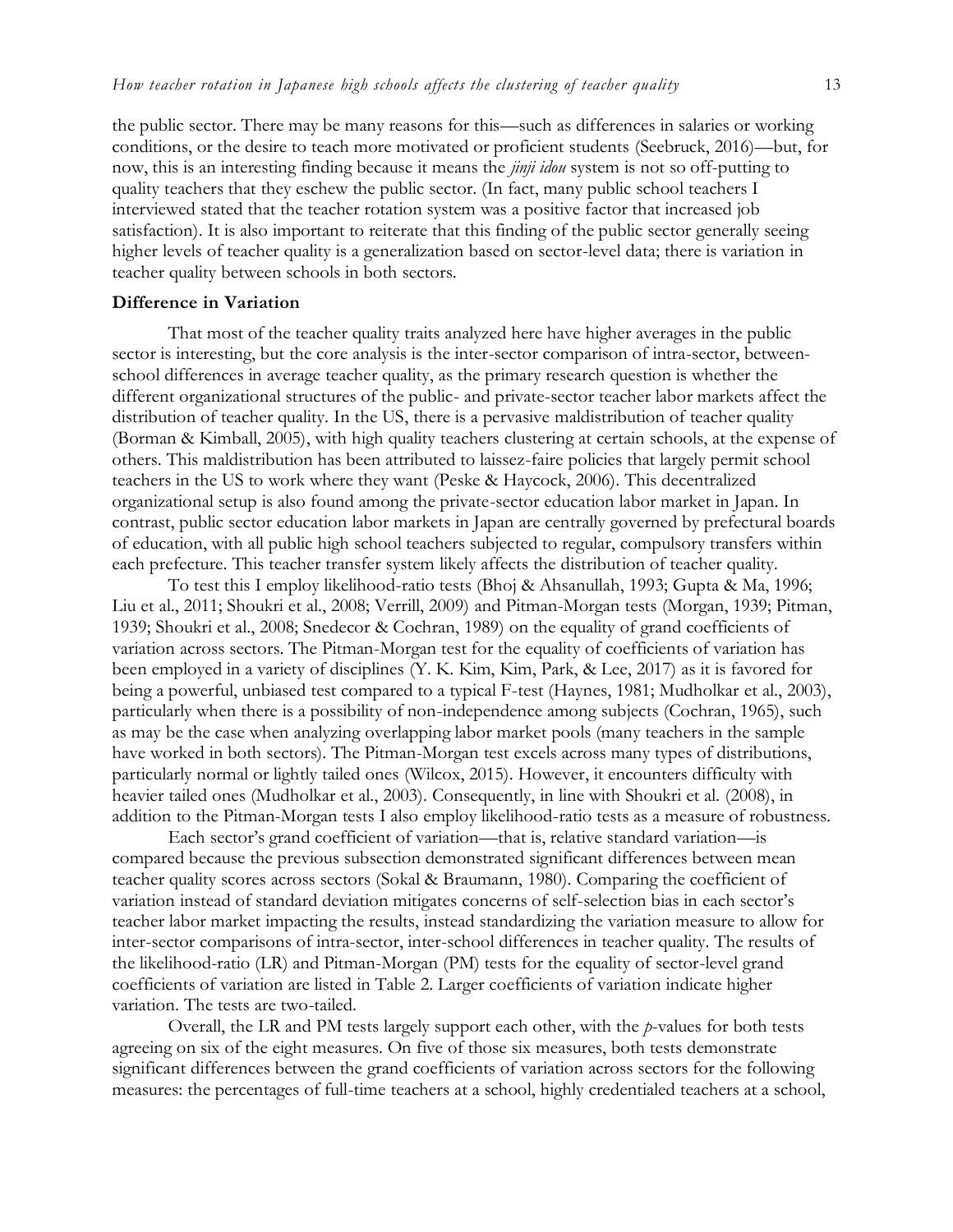and teachers at a school who hold an advanced degree as well as the average prestige rating of teachers' alma mater and average Teacher Quality Index (TQI) score at a school. The results for these five unambiguous results support *Proposition 2*.

#### **Table 2**

|                        |         | Likelihood Ratio and Pitman-Morgan Tests for the                |              |                       |                                                          |  |
|------------------------|---------|-----------------------------------------------------------------|--------------|-----------------------|----------------------------------------------------------|--|
|                        |         | <b>Equality of Sector-Level Grand Coefficients of Variation</b> |              |                       |                                                          |  |
| <b>Teacher Quality</b> | Sector  | <b>CV</b>                                                       | LR Test      | PM Test<br>$p$ -value | Outcome of Sig. Test                                     |  |
| Vars.                  |         |                                                                 | $p$ -value   |                       |                                                          |  |
| Full-Time %            | Private | 0.2535                                                          | $0.0000$ *** | $0.0011**$            | Private sector is<br>significantly more variable         |  |
|                        | Public  | 0.1569                                                          |              |                       |                                                          |  |
| Highly Credentialed %  | Private | 1.1368                                                          | $0.0048**$   | $0.0000$ ***          | Private sector is<br>significantly more variable         |  |
|                        | Public  | 0.4893                                                          |              |                       |                                                          |  |
| Years of Experience    | Private | 0.3395                                                          |              | $0.0164*$             | Mixed support: Private<br>sector may be more<br>variable |  |
|                        | Public  | 0.2402                                                          | 0.1158       |                       |                                                          |  |
| Novices %              | Private | 0.7966                                                          | 0.7414       | 0.4779                | No significant difference<br>between sectors             |  |
|                        | Public  | 0.8802                                                          |              |                       |                                                          |  |
| In-Field %             | Private | 0.0734                                                          | 0.1554       | $0.0415*$             | Mixed support: Private<br>sector may be more<br>variable |  |
|                        | Public  | 0.0548                                                          |              |                       |                                                          |  |
| Graduate Degree %      | Private | 0.9129                                                          | $0.0136*$    | $0.0000$ ***          | Private sector is<br>significantly more variable         |  |
|                        | Public  | 0.4602                                                          |              |                       |                                                          |  |
| Alma Mater Prestige    | Private | 0.1144                                                          | $0.0022**$   | $0.0000$ ***          | Private sector is<br>significantly more variable         |  |
|                        | Public  | 0.0605                                                          |              |                       |                                                          |  |
| Teacher Quality Index  | Private | 0.1986                                                          | $0.0004***$  | $0.0000$ ***          | Private sector is<br>significantly more variable         |  |
|                        | Public  | 0.0930                                                          |              |                       |                                                          |  |

*Inter-Sector Comparison of Intra-Sector, Between-School Differences in Teacher Quality*

*Note*. Weighted data, 2-tailed tests,  $N = 49$  (23 Private, 26 Public),  $df = 43$ ,  $p < .05^*$   $p < .01^{**}$   $p < .001^{**}$ 

Both the LR and PM tests are also in accord that the there is no significant difference in the variation of the percentage of novices teaching at a school, across sectors. Thus, *Proposition 2* is not supported for this measure. One possible reason for this null finding is that the public sector has more rural schools, which are more difficult to staff, particularly with veteran teachers. This is the only one of the eight measures to be unambiguously non-significant.

There are two measures where the LR and PM tests are not in accord: years of experience and the percentage of in-field teachers at a school. For these two variables, the PM test finds a statistically significant difference between sectors, with the between-school variation in the private sector significantly larger at the .05 level. However, the p-values for the LR tests of these two measures are not statistically significant, creating an ambiguous situation. In this sense, *Proposition 2* is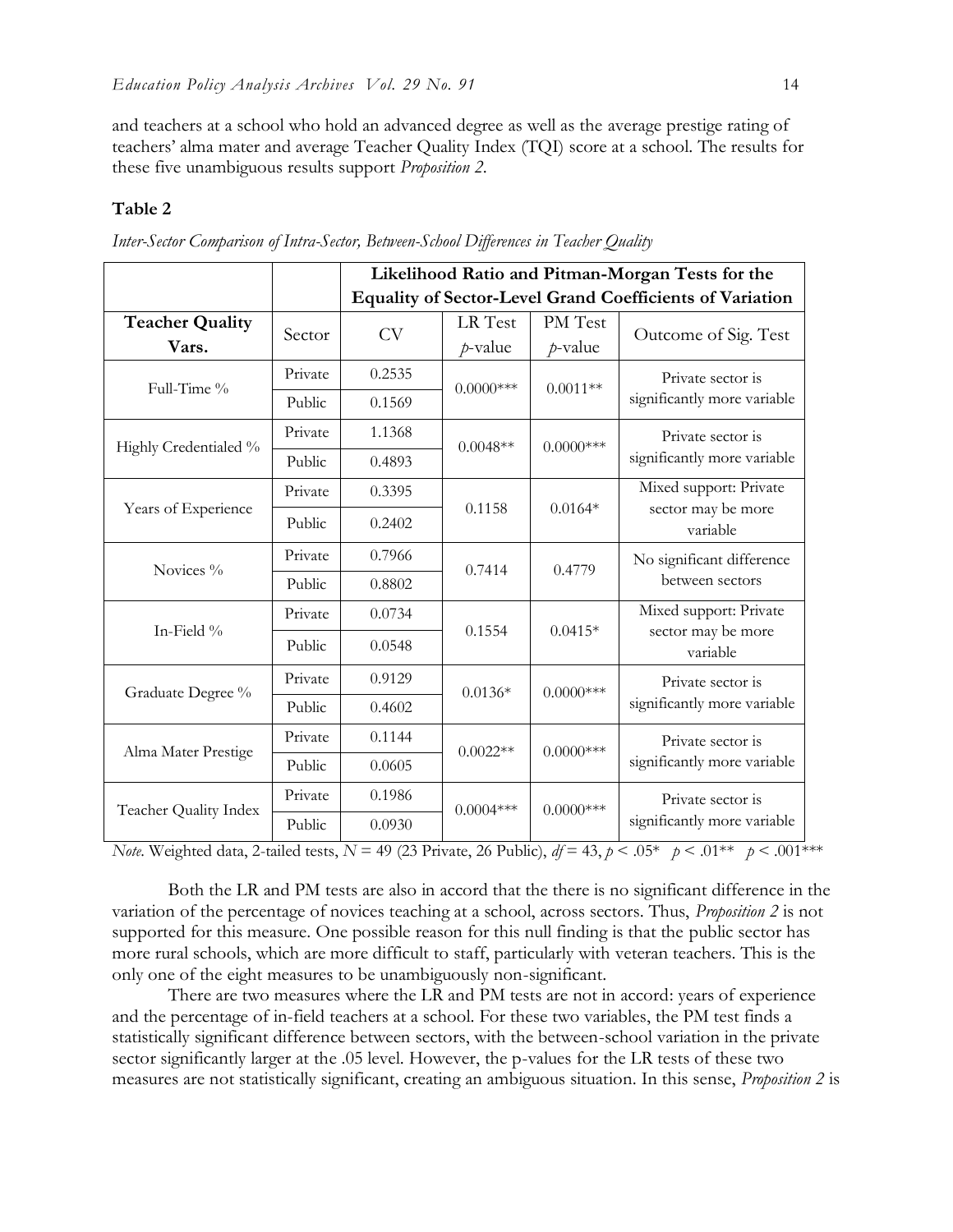supported for these two variables, but the results are not as unambiguously robust as the other teacher quality measures.

#### **Data Visualization**

Although statistical significance tests are useful in hypothesis testing, particularly when testing for differences in means and variation, they should not be relied on alone, as it is possible for data sets dissimilar in reality to appear similar when comparing summary statistics (Anscombe, 1973). I graph the statistics formally tested in the previous sections to determine if the distribution of the data reaffirms the results of the statistical significance tests, contradicts them, or unveils differences not previously identified. Regarding the inter-sector comparisons of intra-sector, between-school variation in mean teacher quality, results of the Pitman-Morgan (PM) tests found that the private sector had significantly larger between-school, relative variation for seven out of the eight measures of teacher quality: full-time percentage, highly credentialed percentage, years of experience, in-field percentage, graduate degree percentage, alma mater prestige, and TQI. The only variable not found to significantly differ by sector, according to the PM tests, was the percentage of novices. Likelihood-ratio (LR) tests largely reaffirmed these findings, except for years of experience and in-field percentage, which were non-significant in the LR tests.

To examine these relationships, I graph between-school differences using mean plots, depicted in Figure 1. Private and public schools in the sample are demarcated, with private schools on the left and public schools on the right in each figure. Every ring represents a school, and a ring's location on the y-axis depicts the school-level mean score for the teacher quality trait listed. The solid circle on either side of the graph represents the sector-level, grand mean of those school-level means. The solid line traversing the graph offers a visual comparison of the difference in grand means for each sector. The dotted envelope slopes demarcate one grand standard deviation above and below the grand mean. Therefore, narrowing slopes across the graph intimate a shrinking variation in between-school, mean teacher quality.

First, I will address the five teacher quality measures that were found to be unambiguously significantly higher in the private sector. Regarding the percentage of full-time teachers, it is clear from the mean plot that the public sector has a higher grand mean and slightly narrower envelope slopes, mostly due to the wider range on the y-axis between schools in the private sector. For the percentage of certified teachers, the mean plot reveals more dispersion among private schools as well, with noticeably wider envelope slopes compared to the public sector. Graduate degree percentage likewise has narrower envelope slopes in the private sector, as do alma mater prestige and the TQI. Second, the visual depictions of the sole variable that was unanimously nonsignificant—the percentage of novices—seems to support that null finding, as it is difficult to discern any difference in the width of the envelope slopes for that variable. These are all in line with the LR and PM tests in Table 2.

The two variables where the LR and PM tests differed are more interesting cases. Examining the mean plot for years of teaching experience reveals a higher grand mean for the public sector, but differences in the grand standard deviation are unclear, as the general dispersion for both are similar, as are the corresponding widths of their envelope slopes. Thus, visualizing this variable did not clearly support either the LR or PM test. In contrast, examining the mean plot for the percentage of in-field teachers is more definitive, with a noticeably larger range in mean teacher quality among private schools, with one having a 100% score and two all the way down near the 75% mark. In contrast, the range of public schools is much smaller. As such, the envelope slopes are wider in the private sector. Together, the visual evidence reaffirms the PM test of a significant difference in sector-level variation for one of the two previously unclear variables: in-field teachers.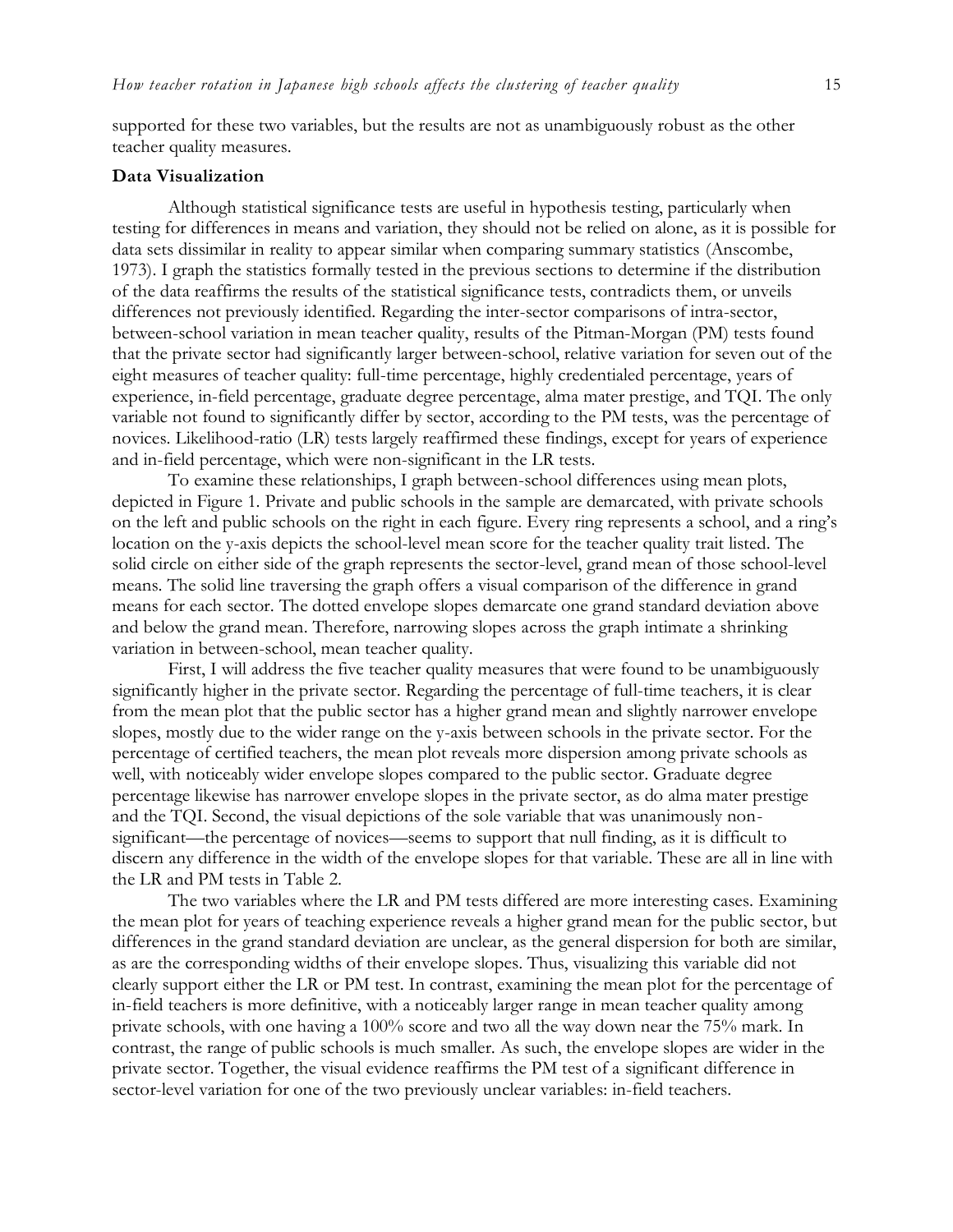# **Figure 1**

*Mean Plots of School-Level Teacher Quality Measures, By Sector*



*Note:* Y-axis location of each ring is a school's mean score for a teacher quality trait. Dotted lines demarcate one grand standard deviation from sector-level grand means (i.e., the solid lines endpoints).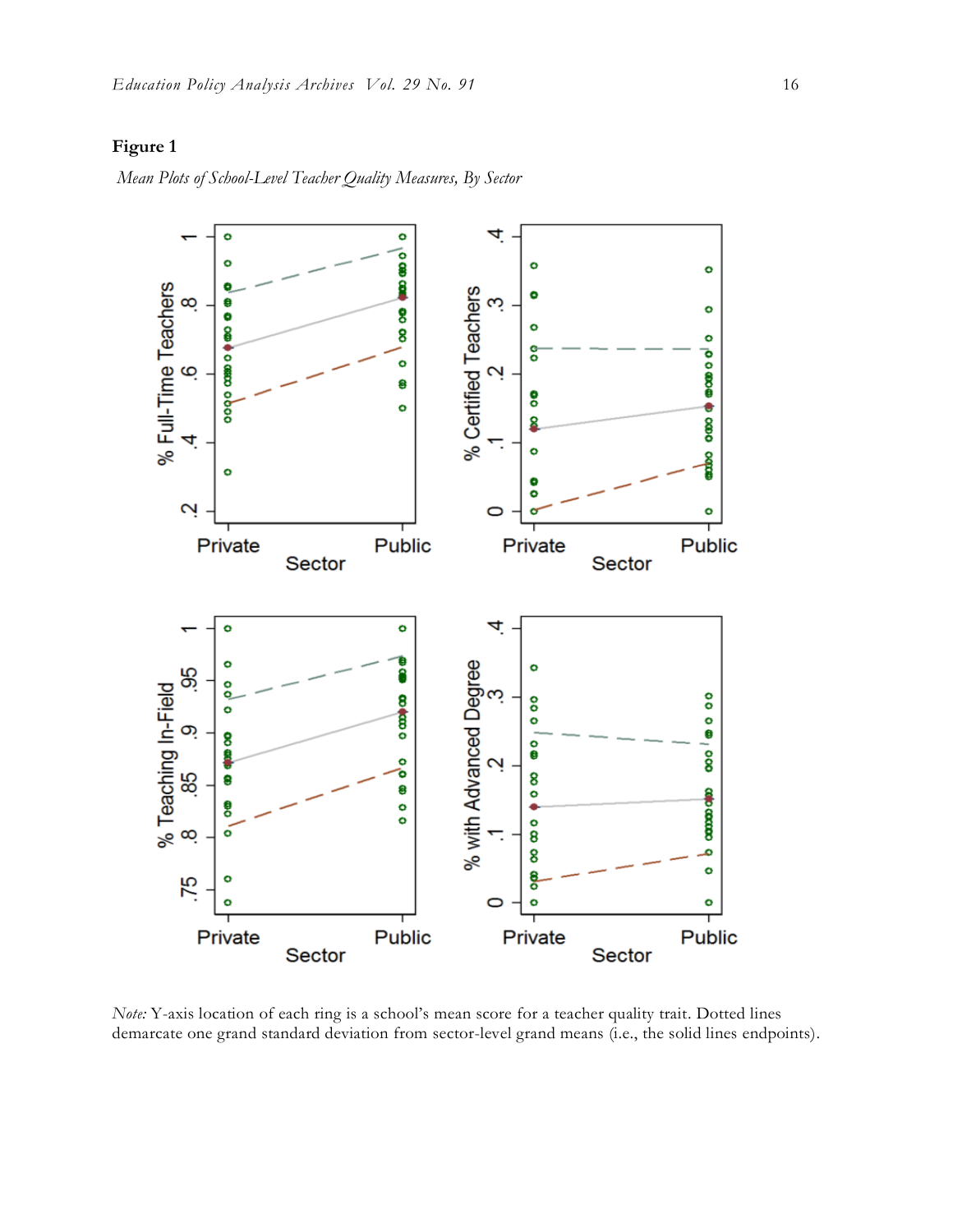# **Figure 1 (Cont'd)**

*Mean Plots of School-Level Teacher Quality Measures, By Sector*



*Note:* Y-axis location of each ring is a school's mean score for a teacher quality trait. Dotted lines demarcate one grand standard deviation from sector-level grand means (i.e., the solid lines endpoints).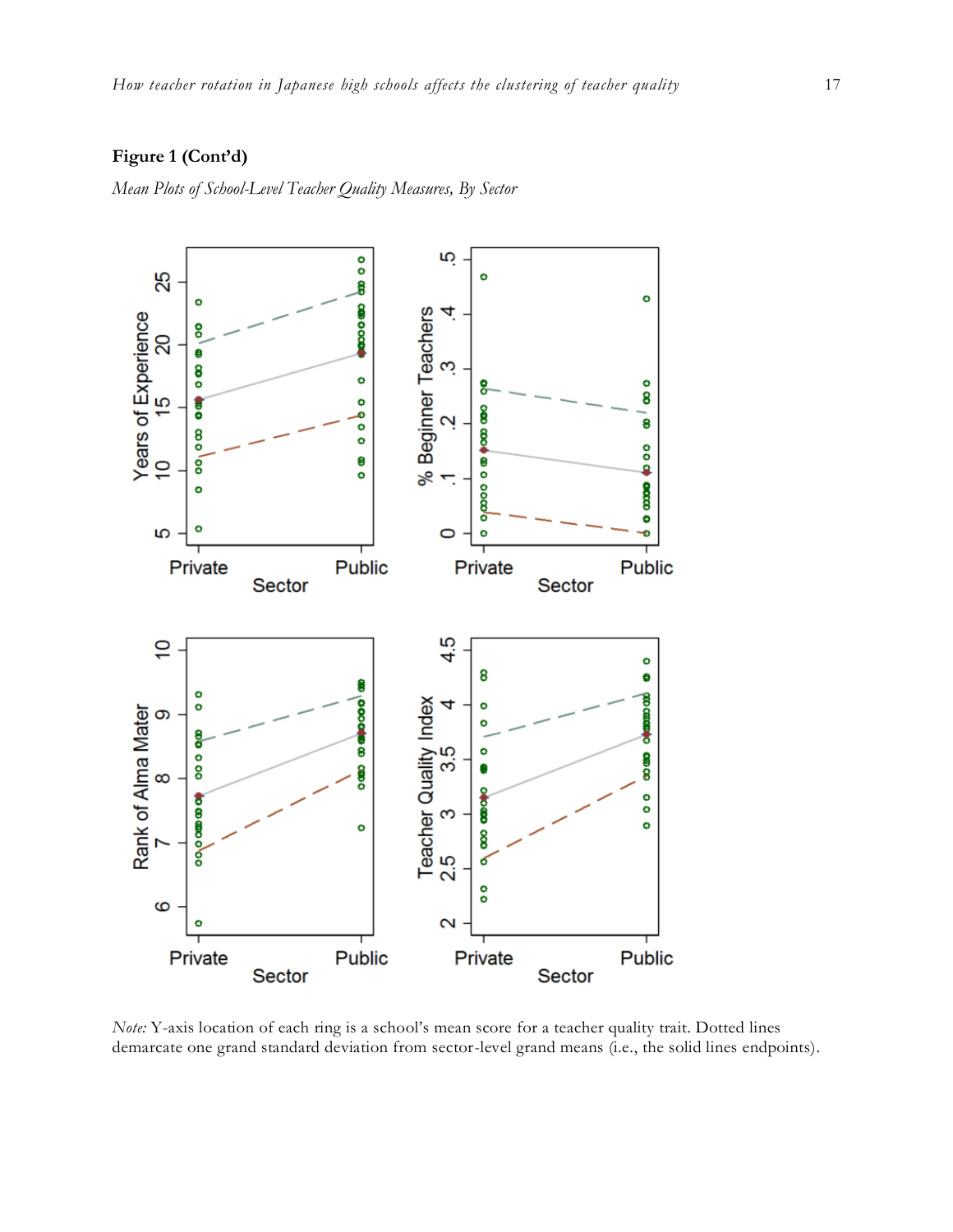# **Conclusion**

This paper tested (1) the difference in average high school teacher quality between the public and private education sectors in a Japanese prefecture, and (2) the differences in the distribution of high school teacher quality across these two sectors. The former analysis answers the question of which sector, on average, has higher levels of teacher quality. Remembering that variation exists within sectors as well (meaning many private schools have higher mean levels of teacher quality than many public schools), Wald tests for the equality of sector-level grand means reveal that the public sector has higher levels of average teacher quality for the following five measures: the percentage of full-time teachers, average years of teaching experience, the percentage of teachers primarily teaching their subject of expertise, the average prestige rating of teachers' alma mater, and the average score on the composite measure (the Teacher Quality Index). These findings support *Proposition 1* for those traits. *Proposition 1* was not supported for three teacher quality measures: the percentage of highly credentialed teachers, the percentage of novices, and the percentage of teachers with an advanced degree, as no significant difference was found between sectors for those measures.

The second set of analyses investigated sector-level differences in within-sector, betweenschool variation in teacher quality, conducting likelihood-ratio (LR) and Pitman-Morgan (PM) tests for the equality of sector-level grand coefficients of variation. These inter-sector analyses of intrasector, between-school differences in teacher quality support the argument that the public sector in the sampled Japanese prefecture has a more equal distribution of quality teachers than does the private sector. The PM tests found that, for seven out of the eight measures, the private sector had significantly more clustering of teacher quality, thereby supporting *Proposition 2* with one exception: the percentage of novices, which was not significantly different across sectors. The LR tests corroborated five of those seven differences, with visualizations of the data adjudicating and finding some support for the PM tests.

Collectively, these examinations reveal that the distribution of quality teachers in the public sector is more equal compared to the distribution of quality teachers in the private sector. As the coefficient of variation was used to essentially control for differences in the populations of teachers in each sector (Sokal & Braumann, 1980), this suggests that the most conspicuous organizational difference between these two education labor markets—that is, the centrally controlled, large-scale, systematic rotation of teachers across schools that is present in the public sector but absent in the private sector—likely accounts for their different teacher distributions.

Akin to the maldistribution of teacher quality in the US, the private sector in this Japanese prefecture has notable variation in teacher quality across schools. This is interesting because the education labor market in the Japanese private sector, being locally controlled, is organized similarly to both private and public teacher labor markets in the US. In contrast, the Japanese public sector, with its centrally controlled education labor market marked by a mandatory, systematic, and careerlong geographic relocation of teachers across schools, has a more even distribution of teacher quality. These findings are important since the negative effects of being taught by ineffective teachers is substantial. Consider Rivers and Sanders's (2002, p. 18) finding that the "cumulative and residual effects of teachers on the academic progress of students are huge" and that the "extreme variability of teachers' effectiveness" in the US has a "dramatic effect" on student progress.

Centralizing control over teachers' career paths like Japan's public school system may be one solution to the issue of educational inequality in the US (Akiba & Letendre, 2009), where school districts are locally governed and financed and where there is a trend of well-off areas trying to break away from larger districts, at the expense of poorer areas (Newkirk, 2014). Increased decentralization such as this could exacerbate the maldistribution of educational resources whereas centralization of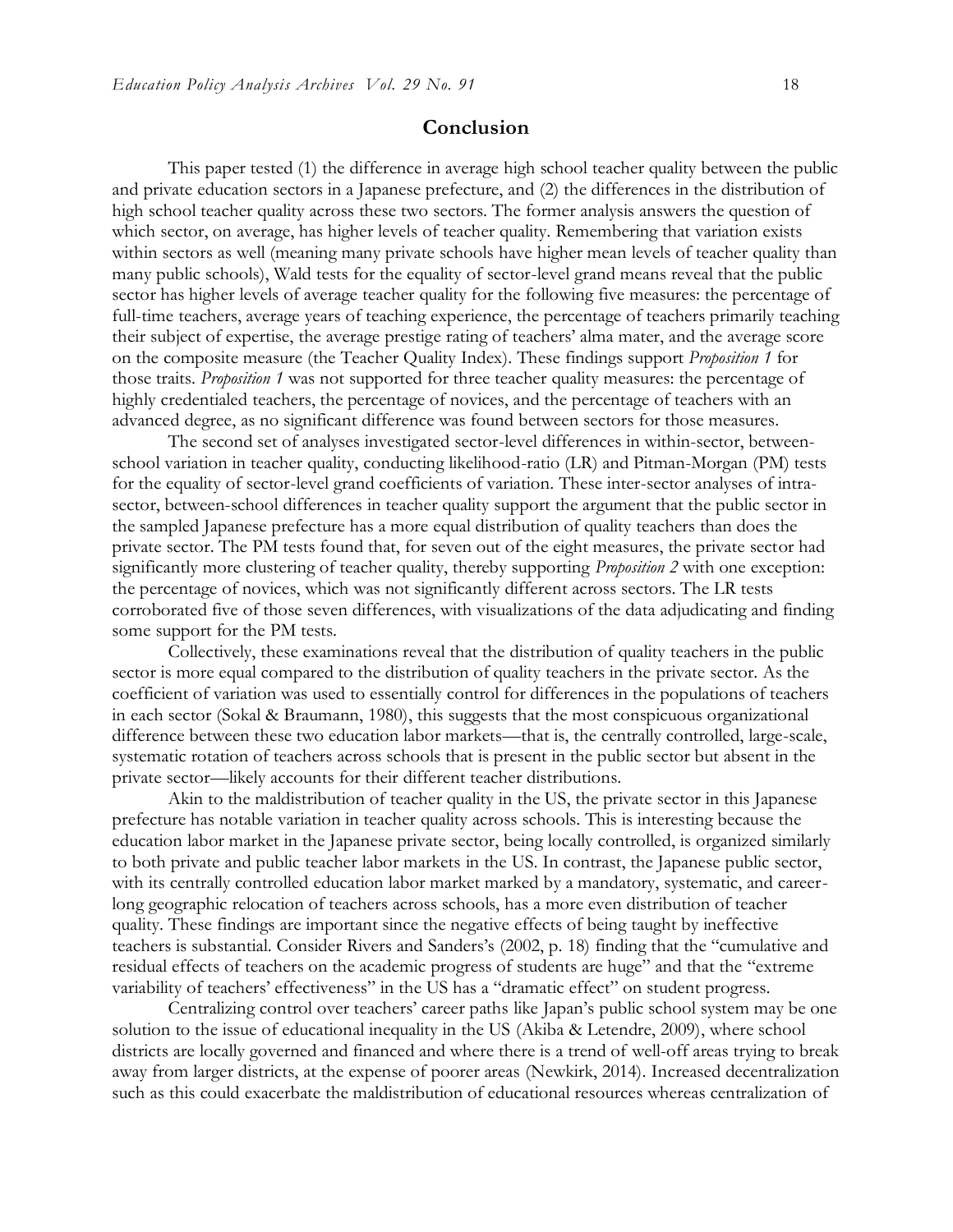resources, particularly governance over teacher labor markets, could alleviate inequalities in educational opportunities. Such changes surely would need to be modified to fit sociopolitical nuances and geographic challenges in the US—a difficult endeavor given the federalist nature of its education systems—but, even then, narrowing the opportunity gap in students' access to quality teachers does not guarantee a narrowing of the achievement gap (Akiba et al., 2007).

That said, there are some limitations to this study that could be addressed in future research. First, this study examines only high schools. This reduces generalizability, as there are qualitative differences between education levels when it comes to how *jinji idou* operates—such as the geographic range of teacher transfers, which spans the entire prefecture for high schools but are limited to smaller geographical municipalities in elementary and middle schools (Seebruck, 2019). Moreover, unlike high schools in Japan, which are very much tiered academically by student capability, this is less of an issue at elementary and middle schools, where students do not have to pass entrance examinations to gain enrollment (Kariya, 2011; Ono, 2001; Rohlen, 1983). As such, there should be a less variation in student achievement across elementary and middle schools in Japan, making for an interesting scenario for a replication of the analyses in this paper. Second, this study examines a single prefecture and other scholars have shown *jinji idou* policies vary somewhat across prefectures in Japan (Kawakami, 2013). Replication studies in other prefectures are needed to determine the generalizability of the findings here.

Finally, while this paper examined the distribution of various teacher quality traits, it does not examine the extent to which those teacher quality traits impact student achievement. Future research could build off these findings by ascertaining the extent to which the traits studied here matter to student performance and by including student and family voices as well.

# **Acknowledgements**

I thank Dr. Joe Galaskiewicz, Dr. Jane Zavisca, Dr. Jeff Sallaz, and Dr. Hirohisa Takenoshita for their comments on this research.

#### **References**

- Abadie, A., Diamond, A., & Hainmueller, J. (2010). Synthetic control methods for comparative case studies: Estimating the effect of California's Tobacco Control Program. *Journal of the American Statistical Association*, *105*(490), 493-505. https://doi.org/10.1198/jasa.2009.ap08746
- Akiba, M., & Letendre, G. K. (2009). *Improving teacher quality: The U.S. teaching force in global context*. Teachers College Press.
- Akiba, M., Letendre, G. K., & Scribner, J. P. (2007). Teacher quality, opportunity gap, and national achievement in 46 countries. *Educational Researcher*, *36*(7), 369-387. https://doi.org/10.3102/0013189X07308739
- Anscombe, F. J. (1973). Graphs in statistical analysis. *American Statistician*, *27*, 17-21. https://doi.org/10.1080/00031305.1973.10478966
- Barton, P. E., & Coley, R. J. (2009). *Parsing the achievement gap II*. http://www.ets.org/Media/Research/pdf/PICPARSINGII.pdf
- Bhoj, D. S., & Ahsanullah, M. (1993). Testing equality of coefficients of variation of two populations. *Biometrical Journal*, *3*, 355-359. https://doi.org/10.1002/bimj.4710350311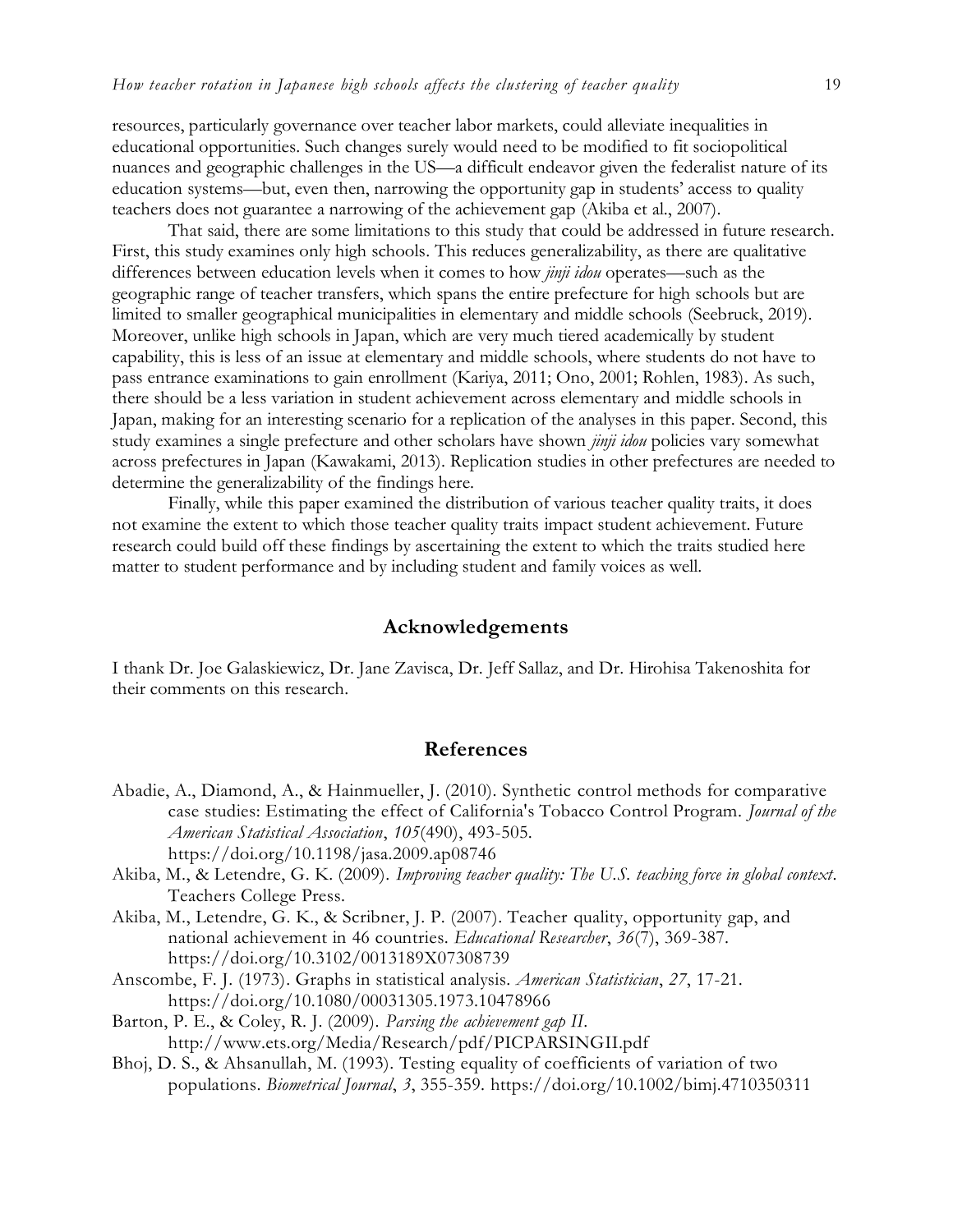- Biggs, M. F. (1991). Methodology for calculating a "grand mean" and a "grand standard deviation" within 640K DOS spreadsheet software. *Quality Engineering*, *3*(4), 455-459. https://doi.org/10.1080/08982119108918874
- Blumenthal, T. (1992). Japan's juken industry. *Asian Survey*, *32*(5), 448-460. https://doi.org/10.2307/2644976
- Borman, G. D., & Kimball, S. M. (2005). Teacher quality and educational equality. *Elementary School Journal*, *106*(1), 3-20. https://doi.org/10.1086/496904
- Boyd, D., Lankford, H., Loeb, S., Rockoff, J., & Wyckoff, J. (2008). The narrowing gap in New York City teacher qualifications and its implications for student achievement in highpoverty schools. *Journal of Policy Analysis and Management*, *27*(4), 739-818. https://doi.org/10.1002/pam.20377
- Buckley, J., & Shang, Y. (2003). Estimating policy and program effects with observational data: The "differences-in-differences" estimator. *Practical Assessment*, Research & Evaluation, *8*(24), 1-10.
- Buddin, R., & Zamarro, G. (2009). Teacher qualifications and student achievement in urban elementary schools. *Journal of Urban Economics*, *66*(2), 103-115. https://doi.org/10.1016/j.jue.2009.05.001
- Card, D., & Krueger, A. B. (1994). Minimum wages and employment: A case study of the fastfood industry in New Jersey and Pennsylvania. *The American Economic Review*, *84*(4), 772- 793. https://doi.org/10.3386/w4509
- Choshi, D. (2015). Kyoiku keieini okeru kyoin jinji idouno kenkyuu (Research of teacher personnel changes in educational management). *Tokyo University Graduate School of Education Bulletin*, *55*, 471-480.
- Clotfelter, C., Ladd, H., & Vigdor, J. (2007). *How and why do teacher credentials matter for student achievement?* (NBER Working Paper Series Vol. 12828 Working Paper 13443). https://doi.org/10.3386/w12828
- Clotfelter, C., Ladd, H., & Vigdor, J. (2010). Teacher credentials and student achievement in high school: A cross-subject analysis with student fixed effects. *Journal of Human Resources*, *45*(3), 655-681. https://doi.org/10.1353/jhr.2010.0023
- Cochran, W. G. (1965). Query 12: Testing two correlated variances. *American Society for Quality*, *7*(3), 447-449. https://doi.org/10.2307/1266603
- Cohen, J. (1992). Statistical power analysis. *Current Directions in Psychological Science*, *1*(3), 98-101. https://doi.org/10.1111/1467-8721.ep10768783
- Croninger, R. G., Rice, J. K., Rathbun, A., & Nishio, M. (2007). Teacher qualifications and early learning: effects of certification, degree, and experience on first-grade student achievement. *Economics of Education Review*, *26*(3), 312-324. https://doi.org/10.1016/j.econedurev.2005.05.008
- Darling-Hammond, L. (1995). Inequality and access to knowledge. In E. J. A. Banks & C. A. M. Banks (Eds.), *Handbook of research on multicultural* (pp. 465-483). Simon & Schuster Macmillan.
- Darling-Hammond, L. (2000). Teacher quality and student achievement: A review of state policy evidence. *Education Policy Analysis Archives*, *8*(1), 1-44. https://doi.org/10.14507/epaa.v8n1.2000
- Fetler, M. (1999). High school staff characteristics and mathematics test results. *Education Policy Analysis Archives*, *7*(9), 1-19. https://doi.org/10.14507/epaa.v7n9.1999
- Fukuya, K. (2015). Tokai chihono jichitaini okeru shochugakkono kyoinno jinji idono keiko (Tendency of the regular personnel transfers for elementary and junior high school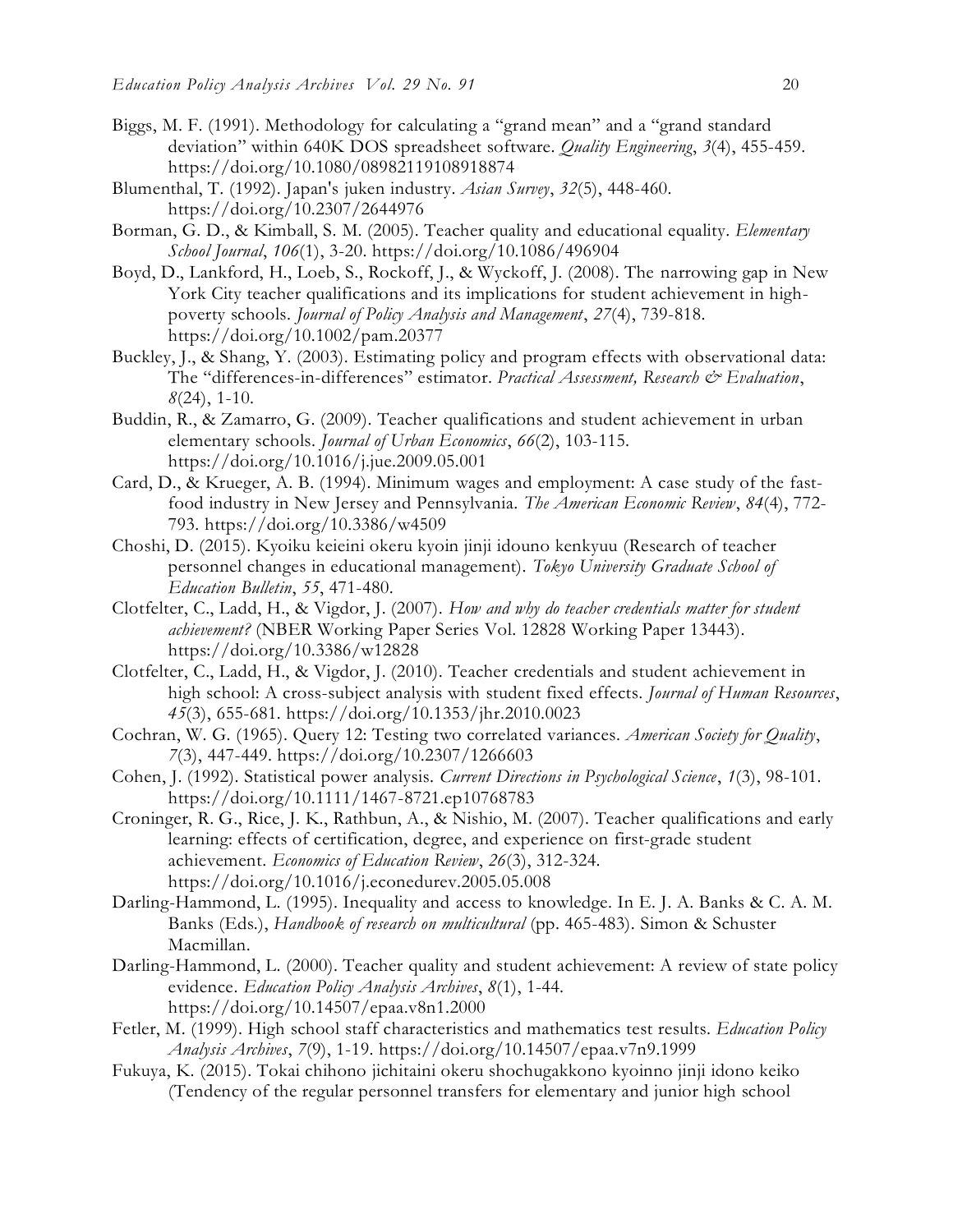teachers in the Tokai district). *Journal of the School of Education*, Sugiyama Jogakuen University, *8*, 207-216.

- Gupta, R. C., & Ma, S. (1996). Testing the equality of coefficients of variation in K normal populations. *Communications in Statistics: Theory and Methods*, *25*(1), 115-132. https://doi.org/10.1080/03610929608831683
- Hanushek, E. A., Kain, J. F., O'Brien, D. M., & Rivkin, S. G. (2005). *The market for teacher quality* (NBER Working Paper Series Working Paper 11154). http://www.nber.org/papers/w11154.pdf https://doi.org/10.3386/w11154
- Harris, D. N., & Sass, T. R. (2011). Teacher training, teacher quality and student achievement. *Journal of Public Economics*, *95*, 798-812. https://doi.org/10.1016/j.jpubeco.2010.11.009
- Haynes, J. D. (1981). Statistical simulation study of new proposed uniformity requirement for bioequivalency studies. *Journal of Pharmaceutical Sciences*, *70*(6), 673-675. https://doi.org/10.1002/jps.2600700625
- Imberman, S. (2009). The effect of charter schools on achievement and behavior of public school students. https://doi.org/10.2139/ssrn.1031693
- Ishikida, M. (2005). *Japanese education in the 21st century*. iUniverse, Inc.
- Jackson, C. K. (2012). School competition and teacher labor markets: Evidence from charter school entry in North Carolina. *Journal of Public Economics*, *96*, 431-448. https://doi.org/10.1016/j.jpubeco.2011.12.006
- Jacob, B. A., & Lefgren, L. (2008). Can principals identify effective teachers? Evidence on subjective performance evaluation in education. *Journal of Labor Economics*, *26*(1), 101-136. https://doi.org/10.1086/522974
- Janda, K. (2015). *Computing standard deviations for proportions.* Northwestern University. http://www.janda.org/c10/Lectures/topic07/stdevproportions.htm
- Kariya, T. (2011). Japanese solutions to the equity and efficiency dilemma? Secondary schools, inequity and the arrival of "universal" higher education. *Oxford Review of Education*, *37*(2), 241-266. https://doi.org/10.1080/03054985.2011.559388
- Kawakami, Y. (2013). *Kouritsu gakkou no kyouin jinji shisutemu* (Public schools' teacher personnel system). Gakujutsu Shuppankai.
- Kawakami, Y., & Senoh, W. (2011). Kyouin no idou kenshuu ga nouryokukaihatsu ni oyobosu chokusetsuteki kansetsutekikeiro ni tsuiteno kousatsu (The direct and indirect effects of training and personnel changes on the capacity building of teachers). *Journal of the Faculty of Culture and Education, Saga-University*, *16*(1), 1-20.
- Kim, J.-O., & Rabjohn, J. (1980). Binary variables and index construction. *Sociological Methodology*, *11*, 120-159. https://doi.org/10.2307/270861
- Kim, Y. K., Kim, A., Park, S. J., & Lee, H. (2017). New tablet formulation of tacrolimus with smaller interindividual variability may become a better treatment option than the conventional capsule formulation in organ transplant patients. *Drug Design, Development and Therap*y, *11*, 2861-2869. https://doi.org/10.2147/DDDT.S142201
- Klitgaard, R. E., & Hall, G. R. (1975). Are there unusually effective schools? *Journal of Human Resources*, *10*(1), 90-106. https://doi.org/10.2307/145121
- Ladd, H. F., & Sorensen, L. C. (2015). *Do master's degrees matter? Advanced degrees, career paths, and the effectiveness of teachers* (CALDER Working Paper No. 136). https://caldercenter.org/sites/default/files/WP 136\_0.pdf
- Lankford, H., Loeb, S., & Wyckoff, J. (2002). Teacher sorting and the plight of urban schools: A descriptive analysis. *Educational Evaluation and Policy Analysis*, *24*(1), 37-62. https://doi.org/10.3102/01623737024001037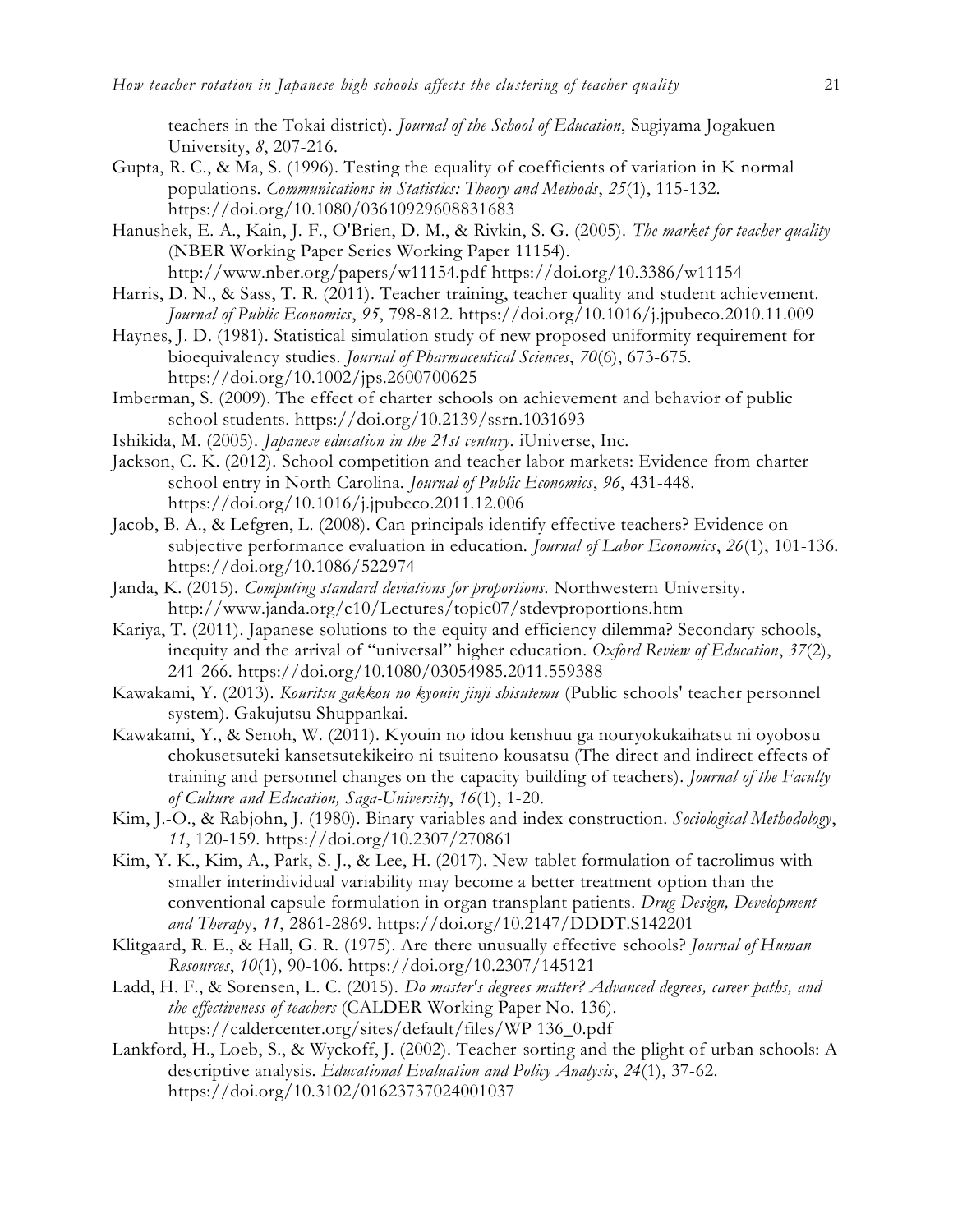- Letendre, G. K. (2000). *Learning to be adolescent: Growing up in U.S. and Japanese middle schools*. Yale University Press.
- Liu, X., Xu, X., & Zhao, J. (2011). A new generalized P-value approach for testing equality of coefficients of variation in K normal populations. *Journal of Statistical Computation and Simulation*, *81*(9), 1121-1130. https://doi.org/10.1080/00949651003724790
- Marwick, B. (2018). *Testing coefficients of variation from multiple samples.* The Comprehensive R Archive Network. https://cran.r-

project.org/web/packages/cvequality/vignettes/how\_to\_test\_CVs.html

- Masuda, M. (2003). *Daigaku-wa gakusei-ni nani-ga dekiru-ka? "Gakusei-wo genki-ni saseru" daigaku kaikaku-towa* [What can universities do for students? What university reforms can "energize students"?]. President Inc.
- MEXT. (2016). *Improving the quality and ability of teachers.* Ministry of Education, Culture, Sports, Science, and Technology. https://www.mext.go.jp/en/policy/education/elsec/title02/detail02/\_\_icsFiles/afieldfil e/2015/08/11/1303528\_01\_1.pdf
- Monk, D. H. (1994). Subject matter preparation of secondary mathematics and science teachers and student achievement. *Economics of Education Review*, *13*(2), 125-145. https://doi.org/10.1016/0272-7757(94)90003-5
- Morgan, W. A. (1939). A test for the significance of the difference between the two variances in a sample from a normal bivariate population. *Biometrika*, *31*(1-2), 13-19. https://doi.org/10.1093/biomet/31.1-2.13
- Mudholkar, G. S., Wilding, G. E., & Mietlowski, W. L. (2003). Robustness properties of the Pitman-Morgan Test. *Communication in Statistics: Theory and Methods*, *32*(9), 1801-1816. https://doi.org/10.1081/STA-120022710
- Murnane, R. J., & Phillips, B. R. (1981). Learning by doing, vintage, and selection: Three pieces of the puzzle relating teaching experience and teaching performance. *Economics of Education Review*, *4*(1), 453-465. https://doi.org/10.1016/0272-7757(81)90015-7
- Newkirk, M. (2014, February 6). Baton Rouge's rich want new town to keep poor pupils out: Taxes. *Bloomberg*. Retrieved from https://www.bloomberg.com/news/articles/2014-02- 06/baton-rouge-s-rich-want-new-town-to-keep-poor-pupils-out-taxes
- Okano, K., & Tsuchiya, M. (1999*). Education in contemporary Japan: Inequality and diversity*. Cambridge University Press.
- Ono, H. (2001). Who goes to college? Features of institutional tracking in Japanese higher education. *American Journal of Education*, *109*(2), 161-195. https://doi.org/10.1086/444265
- Ouchi, W. G. (1981*). Theory Z: How American business can meet the Japanese challenge*. Addison-Wesley. https://doi.org/10.1016/0007-6813(81)90031-8
- Peske, H. G., & Haycock, K. (2006). *Teaching inequality: How poor and minority students are shortchanged on teacher quality*. Education Trust.
- PISA. (2010). *Results, Volume II, Overcoming social background: Equity in learning opportunities and outcomes.* Organisation for Economic Co-operation and Development (OECD): Programme for International Student Assessment. https://www.oecdilibrary.org/education/pisa-2009-results-overcoming-socialbackground\_9789264091504-en
- Pitman, E. J. G. (1939). A note on normal correlation. *Biometrika*, *31*(1-2), 9-12. https://doi.org/10.1093/biomet/31.1-2.9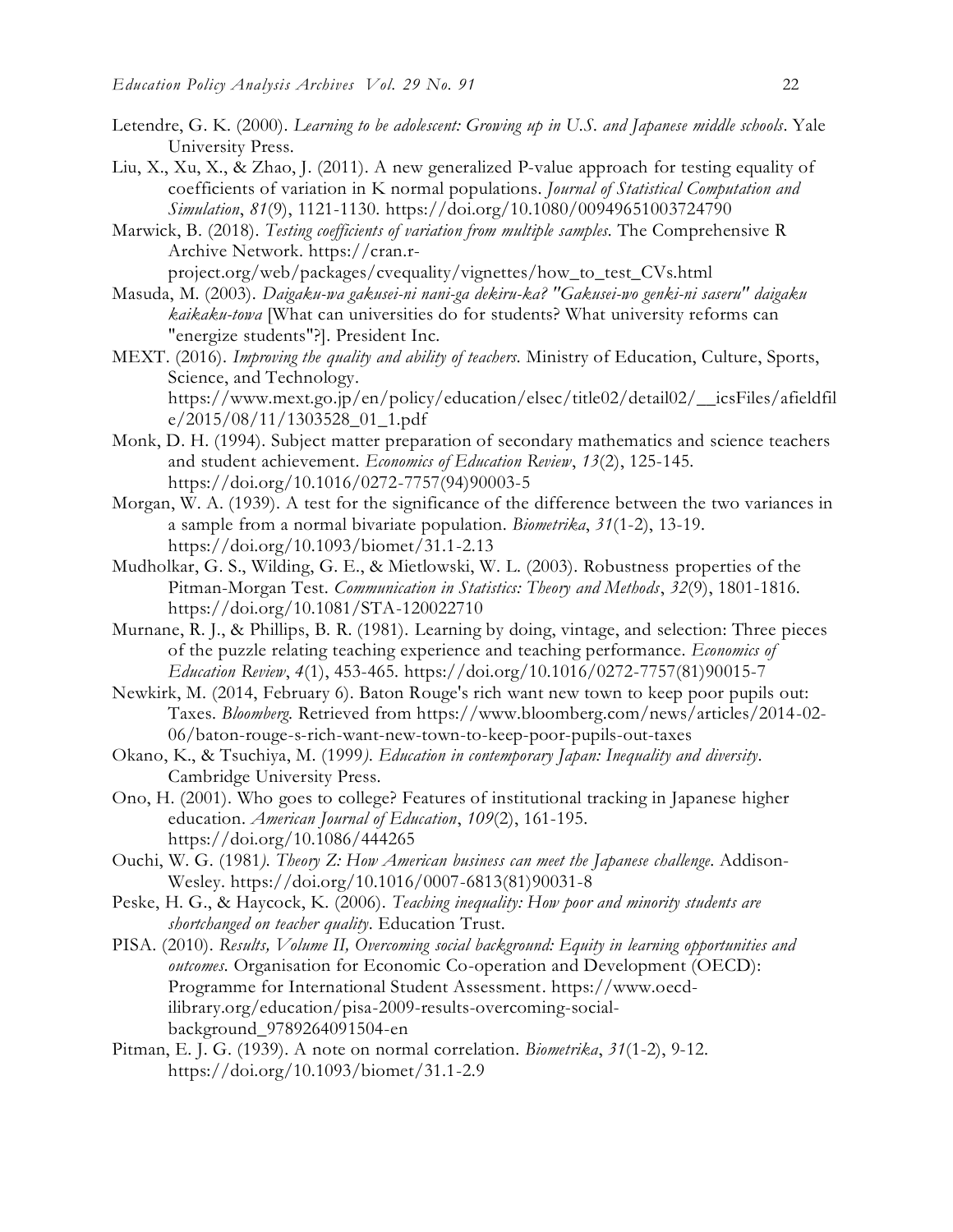- Prince, C. D. (2002). *The challenge of attracting good teachers and principals to struggling schools.* American Association of School Administrators.
- Puhani, P. A. (2012). The treatment effect, the cross difference, and the interaction term in nonlinear "difference-in-differences" models. *Economics Letters*, *115*(1), 85-87. https://doi.org/10.1016/j.econlet.2011.11.025
- Rice, J. K. (2003). *Teacher quality: Understanding the effectiveness of teacher attributes*. Economic Policy Institute. http://www.epi.org/publication/books\_teacher\_quality\_execsum\_intro/
- Rivers, J. C., & Sanders, W. L. (2002). Teacher quality and equity in educational opportunity: Findings and policy implications. In L. T. Izumi & W. M. Evers (Eds.), *Teacher Quality* (pp. 13-23). Hoover Institution Press.

```
http://www.hoover.org/sites/default/files/uploads/documents/0817929320_13.pdf
```
- Rivkin, S. G., Hanushek, E. A., & Kain, J. F. (2005). Teachers, schools, and academic achievement. *Econometrica*, *73*(2), 417-458. https://doi.org/10.1111/j.1468- 0262.2005.00584.x
- Rohlen, T. (1983). *Japan's high schools*. University of California Press. https://doi.org/10.1525/9780520341302
- Rowan, B., Chiang, F., & Miller, R. J. (1997). Using research on employees' performance to study the effects of teachers on students' achievement. *Sociology of Education*, *70*, 256-284. https://doi.org/10.2307/2673267
- Sanders, W. L., & Rivers, J. C. (1996). *Cumulative and residual effects of teachers on future student academic achievement*. University of Tennessee, Value-Added Research and Assessment Center.
- Seebruck, R. (2015). Teacher quality and student achievement: A multilevel analysis of California's school districts. *McGill Sociological Review*, *5*(July), 1-18.
- Seebruck, R. (2016). Examining the maldistribution in teacher quality: A spatial analysis of the distribution of credentialed educators in California schools. *California Geographer*, *55*, 55- 82.
- Seebruck, R. (2019). A case study of how education labor markets are organized in Japan: Mandatory teacher rotation in Japanese public schools. *Asia Pacific Journal of Education*, *39*(3), 323-337. https://doi.org/10.1080/02188791.2019.1598847
- Shimano, K. (2009). *Abunai daigaku kieru daigaku '10* (Going broke universities, disappearing universities '10). YELL books.
- Shoukri, M. M., Colak, D., Kaya, N., & Donner, A. (2008). Comparison of two dependent within subject coefficients of variation to evaluation the reproducibility of measurement devices. *BMC Biomedical Research Methodology*, *8*, 24-35. https://doi.org/10.1186/1471- 2288-8-24
- Snedecor, G. W., & Cochran, W. G. (1989). *Statistical methods* (8th ed.). Iowa State University Press.
- Sokal, R. R., & Braumann, C. A. (1980). Significance tests for coefficients of variation and variability profiles. *Systematic Zoology*, *29*(1), 50-66. https://doi.org/10.2307/2412626
- Statistics Japan. (2013). *Japan statistical yearbook 2013.* Statistics Bureau of Japan. http://www.stat.go.jp/english/data/nenkan/back62/index.htm
- Summers, A. A., & Wolfe, B. L. (1975). *Which school resources help learning? Efficiency and equality in Philadelphia public schools.* Federal Reserve Bank of Philadelphia. Retrieved from http://files.eric.ed.gov/fulltext/ED102716.pdf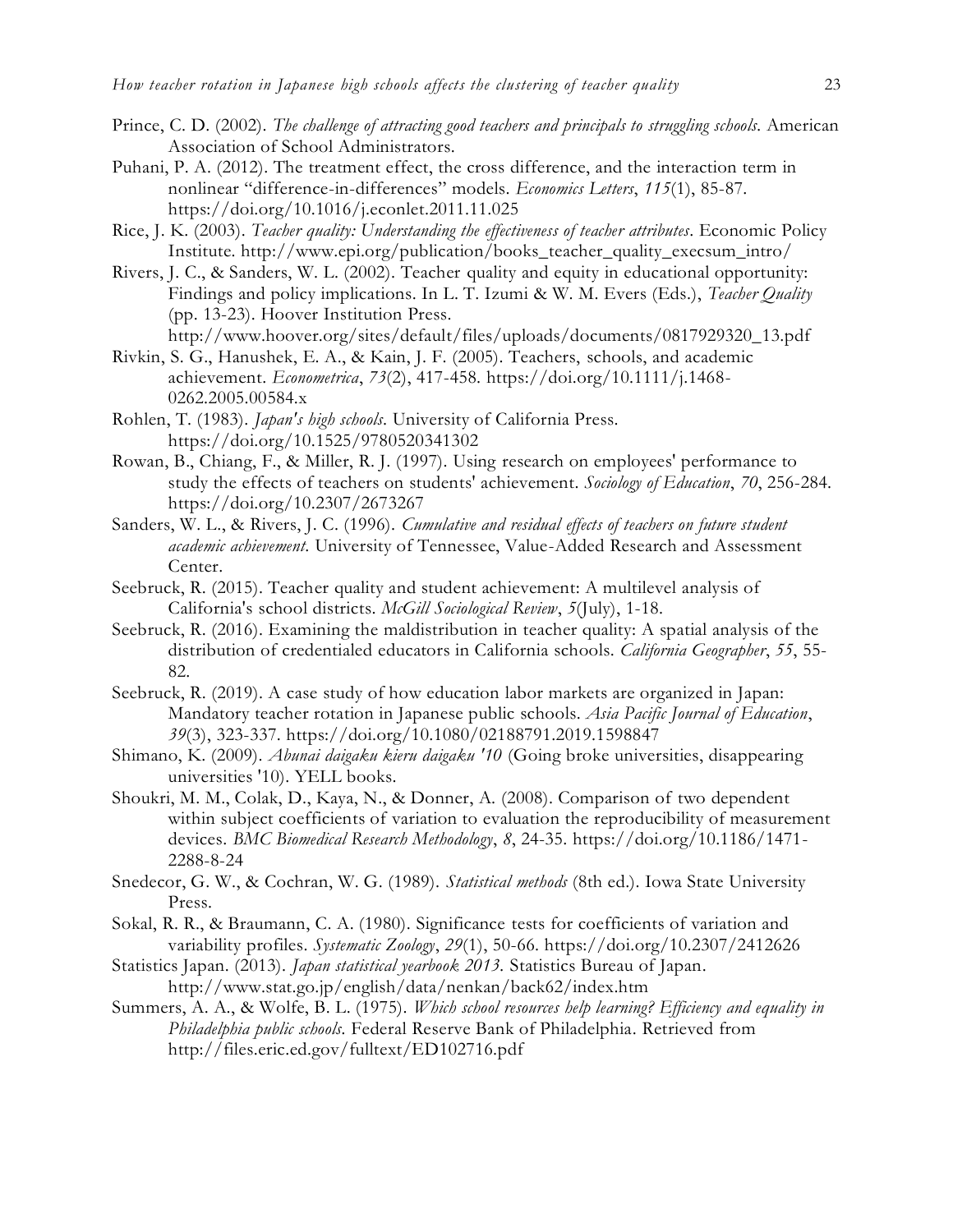- Verrill, S. (2009). *A likelihood ratio test of the equality of the coefficients of variation of k normally distributed populations*. Forest Products Laboratory, U.S. Forest Service, U.S. Department of Agriculture*.* http://www1.fpl.fs.fed.us/covtestk.html
- Wenglinsky, H. (2002). How schools matter: The link between teacher classroom practices and student academic performance. *Education Policy Analysis Archives*, *10*(12), 1-30. https://doi.org/10.14507/epaa.v10n12.2002
- White, M. (1987). *The Japanese educational challenge: A commitment to children*. The Free Press.
- Wilcox, R. (2015). Comparing the variances of two dependent variables. *Journal of Statistical Distributions and Applications*, *2*(7), 1-8. https://doi.org/10.1186/s40488-015-0030-z
- Wray, H. (1999). *Japanese and American education: Attitudes and practices*. Bergin and Garvey.
- Wright, S. P., Horn, S. P., & Sanders, W. L. (1997). Teacher and classroom context effects on student achievement: Implications for teacher evaluation. *Journal of Personnel Evaluation in Education*, *11*, 57-67. https://doi.org/10.1023/A:1007999204543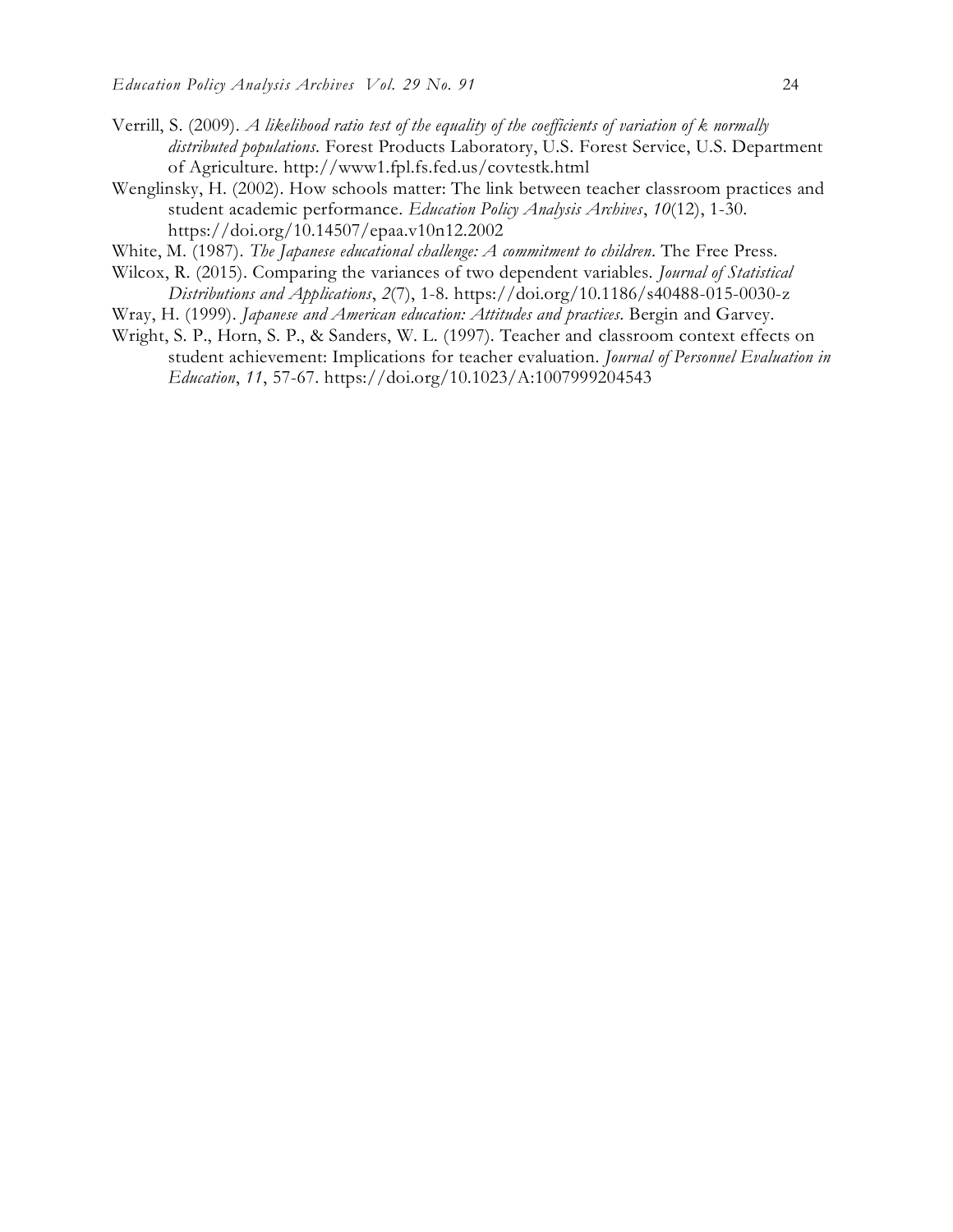# **Appendix: Sensitivity Analyses**

#### **Introduction**

When comparing two groups composed of potentially different subjects there is concern that population differences may affect the comparison. There are ways to address this concern, such as comparing *across* groups differences which exist *within* groups or by using relative variation measures like the coefficient of variation. I employed both techniques above. Here I also employ randomized reassignment and difference-in-difference (DiD) models. Past education research has employed random assignment methods (Imberman, 2009), and the implementation here is similar to DiD models common to experimental research (Abadie et al., 2010; Buckley & Shang, 2003; Card & Krueger, 1994; Puhani, 2012).

A DiD model is essentially a fixed-effects model that "allows for the presence of unobserved confounders but restricts the effect of those confounders to be constant" (Abadie et al., 2010, p. 495). A common set up is where outcomes are recorded for two groups across two time periods. The treatment group is exposed to an intervention between Time 1 and Time 2, but the control group is not. Because the same subjects are recorded at the start and end of the experiment, the change in scores from Time 1 to Time 2 in the control group can be subtracted from the change in scores for the treatment group. This mitigates concerns of biases stemming from group differences and enables researchers to isolate the effect of the treatment. As an example of this in the education literature, Jackson (2012) utilizes DiD models to compare the change in outcomes within schools after they become a charter school to the change in outcomes within schools that remain noncharter schools over that same period. In this sense, becoming a charter school is the treatment, those schools that became charter schools compose the treatment group and those schools that did not become charter schools compose the control group.

Accordingly, in this study, to conduct these sensitivity analyses requires four data sets, each with two groups representing the treatment and control: 1. the original data set (i.e. the actual data for the public and private sectors); 2. the public sector data set (i.e. the actual data for public schools plus a randomized version of them), 3. the private sector data set (i.e. the actual data for private schools plus a randomized version of them); and 4. the randomized data set (i.e. the randomized versions of the public and private school data sets). The first data set was used in the main analysis above (see Table 2). The second and third ones are used in the DiD analyses, and the fourth one is used in the randomized reassignment analyses.

Here the treatment is the different organizational structures of the teacher labor markets. In the public school data set this is the top-down allocation of teachers to schools by the prefectural government, whereas in the private school data set the treatment is 'teacher choice'. That is, compared to a random pool of teachers in that labor market (i.e. Time 1), private school teachers choosing where they work represents the outcome (i.e. Time 2) whereas in the public sector, compared to a random pool of teachers in that labor market (i.e. Time 1), the prefectural board of education deciding where teachers work represents the outcome (i.e. Time 2). Following that, comparing the different distributions of these randomized and non-randomized groups sheds light on how these different treatments impact teacher distribution.

#### **Difference-in-Differences**

To setup the DiD analyses, I first compare the between-school differences in teacher quality variation among the randomized and actual samples in each sector, similar to the analyses in Table 2. However, unlike the analyses in Table 2, because the randomized and actual data sets comprise the exact same pool of teachers it is not necessary to use relative standard variation. Instead, the regular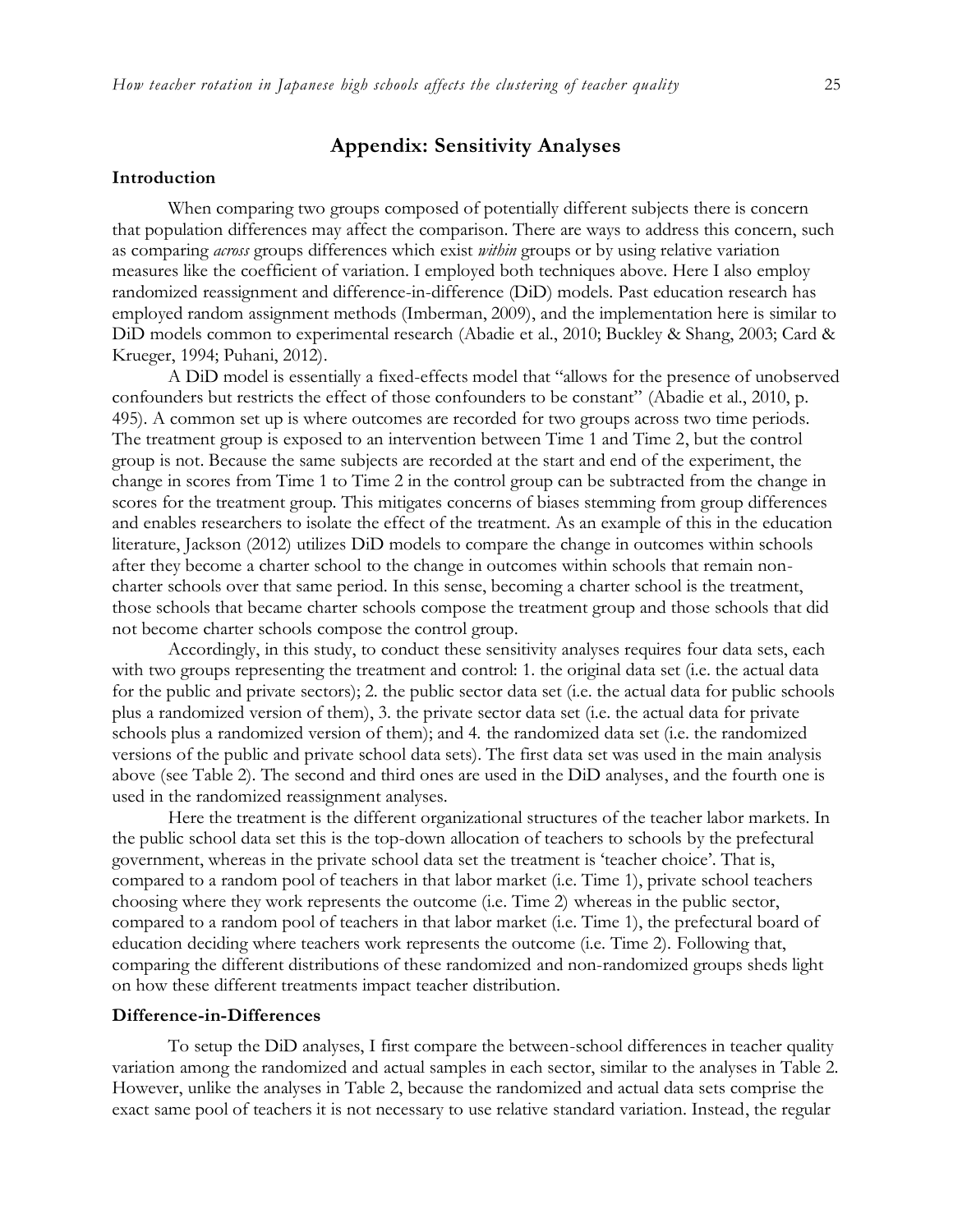standard deviation is used, and with that, a shift from the likelihood-ratio (LR) and Pitman-Morgan (PM) significance tests to Bartlett's test for the homogeneity of sector-level grand standard deviations. The Bartlett tests find that, for every teacher quality measure, the actual distribution of teachers in both the public and private sector are significantly ( $p < .000$ ) more variable than random (results not shown). These results are not surprising, as humans do not randomly decide where to work (private sector) or where others should work (public sector). Instead, these results serve to justify the DiD analyses comparing inter-sector differences in the magnitude of these intra-sector variances in teacher quality distribution.

The DiD analyses shown in Table 3 are similar to past research (see Card & Krueger, 1994, p. 780). In short, they reveal the inter-sector (i.e. public vs. private) difference between the intrasector (i.e. randomized vs. actual) differences in the between-school variation of each teacher quality measure. The results show, with one exception, the differences between the actual and the randomized public school sample are more favorable, from an educational egalitarianism perspective, compared to the differences between the actual and the randomized private school sample. The one exception is the percent of novices, which has a larger DiD in the public sector something unsurprising given the need for the public sector to staff rural schools (Wray, 1999).

#### **Table 3**

| Teacher<br><b>Quality Vars.</b> | Measures  | <b>ABS</b><br>(Priv.RANDOM -<br>Priv.ACTUAL) | <b>ABS</b><br>(Pub <sub>RANDOM</sub> -<br>Pub <sub>ACTUAL</sub> ) | Priv <sub>DIFF</sub> -<br>Pub <sub>DIFF</sub> | Outcome of CV Comparison                                   |  |
|---------------------------------|-----------|----------------------------------------------|-------------------------------------------------------------------|-----------------------------------------------|------------------------------------------------------------|--|
| Full-Time %                     | <b>SD</b> | 0.1097                                       | 0.0921                                                            | 0.0176                                        | Private more variable than                                 |  |
|                                 | <b>CV</b> | 0.1500                                       | 0.1043                                                            | 0.0457                                        | expected, compared to public                               |  |
| <b>Highly</b><br>Credentialed % | <b>SD</b> | 0.0994                                       | 0.0622                                                            | 0.0372                                        | Private more variable than<br>expected, compared to public |  |
|                                 | <b>CV</b> | 0.8144                                       | 0.3827                                                            | 0.4317                                        |                                                            |  |
| Years of                        | <b>SD</b> | 3.3731                                       | 3.8891                                                            | $-0.5160$                                     | Private more variable than<br>expected, compared to public |  |
| Experience                      | <b>CV</b> | 0.2088                                       | 0.2011                                                            | 0.0077                                        |                                                            |  |
| Novices %                       | <b>SD</b> | 0.0950                                       | 0.0682                                                            | 0.0268                                        | Public more variable than                                  |  |
|                                 | CV        | 0.6467                                       | 0.7860                                                            | $-0.1393$                                     | expected, compared to private                              |  |
| In-Field %                      | <b>SD</b> | 0.0513                                       | 0.0391                                                            | 0.0122                                        | Private more variable than<br>expected, compared to public |  |
|                                 | <b>CV</b> | 0.0592                                       | 0.0426                                                            | 0.0166                                        |                                                            |  |
| <b>Graduate Degree</b>          | <b>SD</b> | 0.0927                                       | 0.0703                                                            | 0.0224                                        | Private more variable than<br>expected, compared to public |  |
| $\frac{0}{0}$                   | <b>CV</b> | 0.6443                                       | 0.4266                                                            | 0.2177                                        |                                                            |  |
| Alma Mater<br>Prestige          | <b>SD</b> | 0.6649                                       | 0.4307                                                            | 0.2342                                        | Private more variable than<br>expected, compared to public |  |
|                                 | CV        | 0.0862                                       | 0.0495                                                            | 0.0367                                        |                                                            |  |
| Teacher Quality<br>Index        | <b>SD</b> | 0.4531                                       | 0.2801                                                            | 0.1730                                        | Private more variable than                                 |  |
|                                 | <b>CV</b> | 0.1410                                       | 0.0731                                                            | 0.0679                                        | expected, compared to public                               |  |

*Magnitude of the Difference in Differences between Measures of Variation in the Actual and Randomized Samples*

*Note*. Absolute Values (ABS) of the Difference (DIFF) between the standard deviations (SD) and coefficient of variations (CV) for the randomized and actual samples, for the private (Priv) and public (Pub) sectors; unweighted data,  $N = 49$  (23 Private, 26 Public), proportionally allocated groups.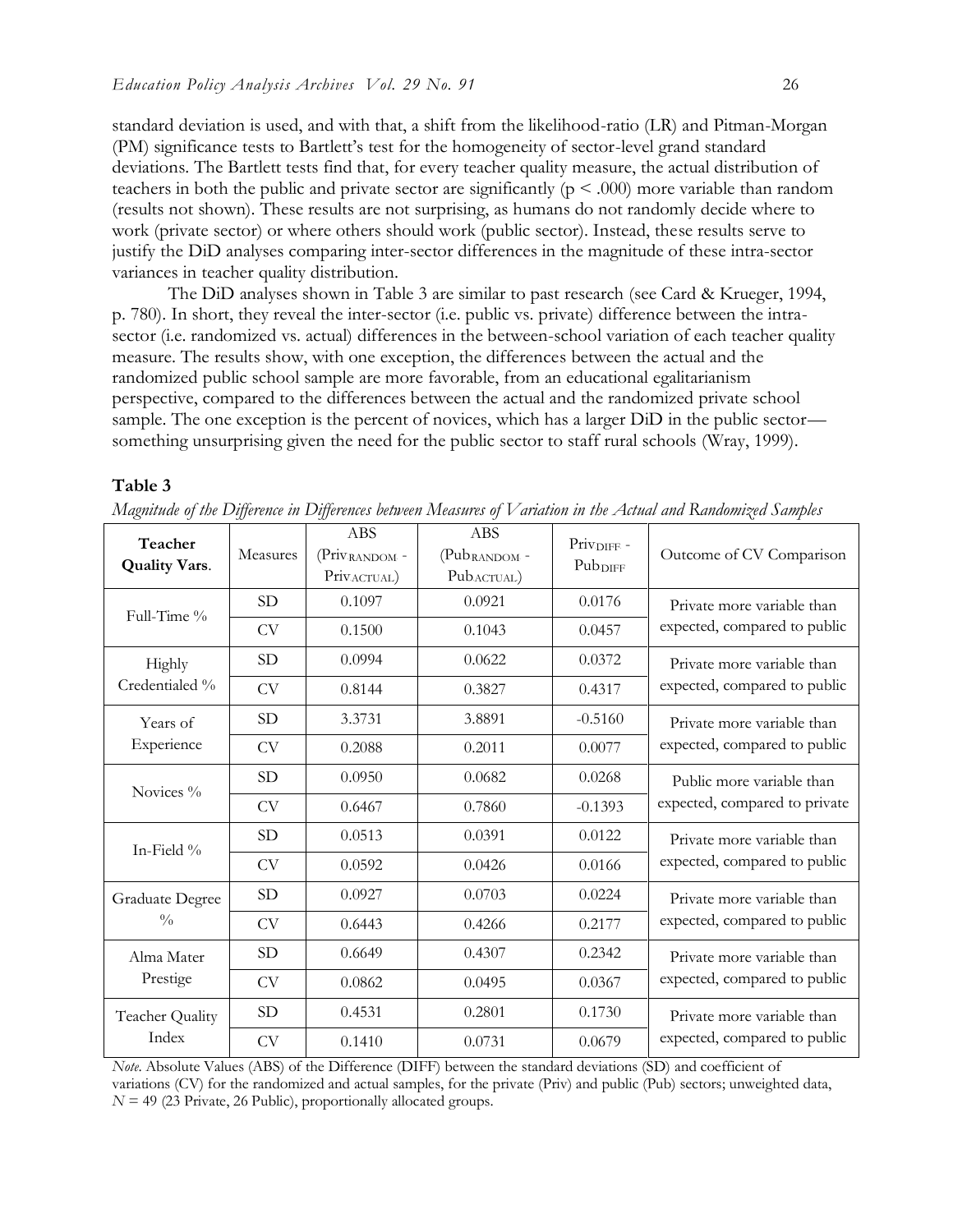Overall, the DiD analyses support the proposition that the centrally controlled public sector, with its mandatory teacher rotation system, distributes teachers more equitably across schools than the decentralized private sector.

#### **Randomized Reassignment**

In addition to the DiD analyses, randomized reassignment analyses can provide further illumination. These analyses mimic those in Table 2, but instead of comparing the actual public and private school data, they compare the randomized versions of them. If self-selection bias is a concern, the outcomes of the randomized data set comparisons (Table 4) should be identical to those of the actual data sets (Table 2). As a comparison of different labor pools, LR and PM tests are once again used. Recall that seven out of the eight measures in the actual analyses revealed that the private sector was significantly more variable than the public sector. If these differences were due to self-selection bias rather than the treatment (i.e. *jinji idou*), then the randomized analyses should corroborate these results. However, as seen in Table 4, some of the results are counter to this expectation, meaning that self-selection bias is not a concern for these measures.

#### Table 4

|                                      |         | Likelihood Ratio and Pitman-Morgan Tests for the                |              |              |                                                      |  |
|--------------------------------------|---------|-----------------------------------------------------------------|--------------|--------------|------------------------------------------------------|--|
|                                      |         | <b>Equality of Sector-Level Grand Coefficients of Variation</b> |              |              |                                                      |  |
| <b>Teacher Quality</b>               | Random  | <b>CV</b>                                                       | LR Test      | PM Test      | Outcome of Sig. Test                                 |  |
| Vars.                                |         |                                                                 | p-value      | p-value      |                                                      |  |
| Full-Time %                          | Private | 0.0460                                                          | $0.0000$ *** | $0.0000$ *** | Private sector is significantly more<br>variable     |  |
|                                      | Public  | 0.0147                                                          |              |              |                                                      |  |
| Highly Credentialed<br>$\frac{0}{0}$ | Private | 0.0978                                                          | 0.7111       | 0.5783       | No significant difference between                    |  |
|                                      | Public  | 0.0904                                                          |              |              | sectors                                              |  |
| Years of Experience                  | Private | 0.0342                                                          | 0.9588       | 0.9258       | No significant difference between                    |  |
|                                      | Public  | 0.0338                                                          |              |              | sectors                                              |  |
| Novices %                            | Private | 0.1399                                                          | 0.3907       | 0.2130       | No significant difference between<br>sectors         |  |
|                                      | Public  | 0.1668                                                          |              |              |                                                      |  |
| In-Field %                           | Private | 0.0136                                                          | 0.6040       | 0.4451       | No significant difference between<br>sectors         |  |
|                                      | Public  | 0.0122                                                          |              |              |                                                      |  |
| Graduate Degree %                    | Private | 0.0775                                                          | 0.1443       | $0.0367*$    | Mixed support: Public sector may be<br>more variable |  |
|                                      | Public  | 0.1046                                                          |              |              |                                                      |  |
| Alma Mater Prestige                  | Private | 0.0226                                                          | $0.0016**$   | $0.0000$ *** | Private sector is significantly more                 |  |
|                                      | Public  | 0.0117                                                          |              |              | variable                                             |  |
| Teacher Quality<br>Index             | Private | 0.0288                                                          |              | $0.0000$ *** | Private sector is significantly more                 |  |
|                                      | Public  | 0.0930                                                          | $0.0001$ *** |              | variable                                             |  |

*Inter-Sector Comparison of Intra-Sector, Between-School Differences in Teacher Quality among Randomized Samples*

*Note*. Private sector randomized sample vs. public sector randomized sample; unweighted data, 2-tailed tests, *N* = 49 (23 Private, 26 Public),  $df = 43$ ,  $p < .05^*$   $p < .01^{**}$   $p < .001^{***}$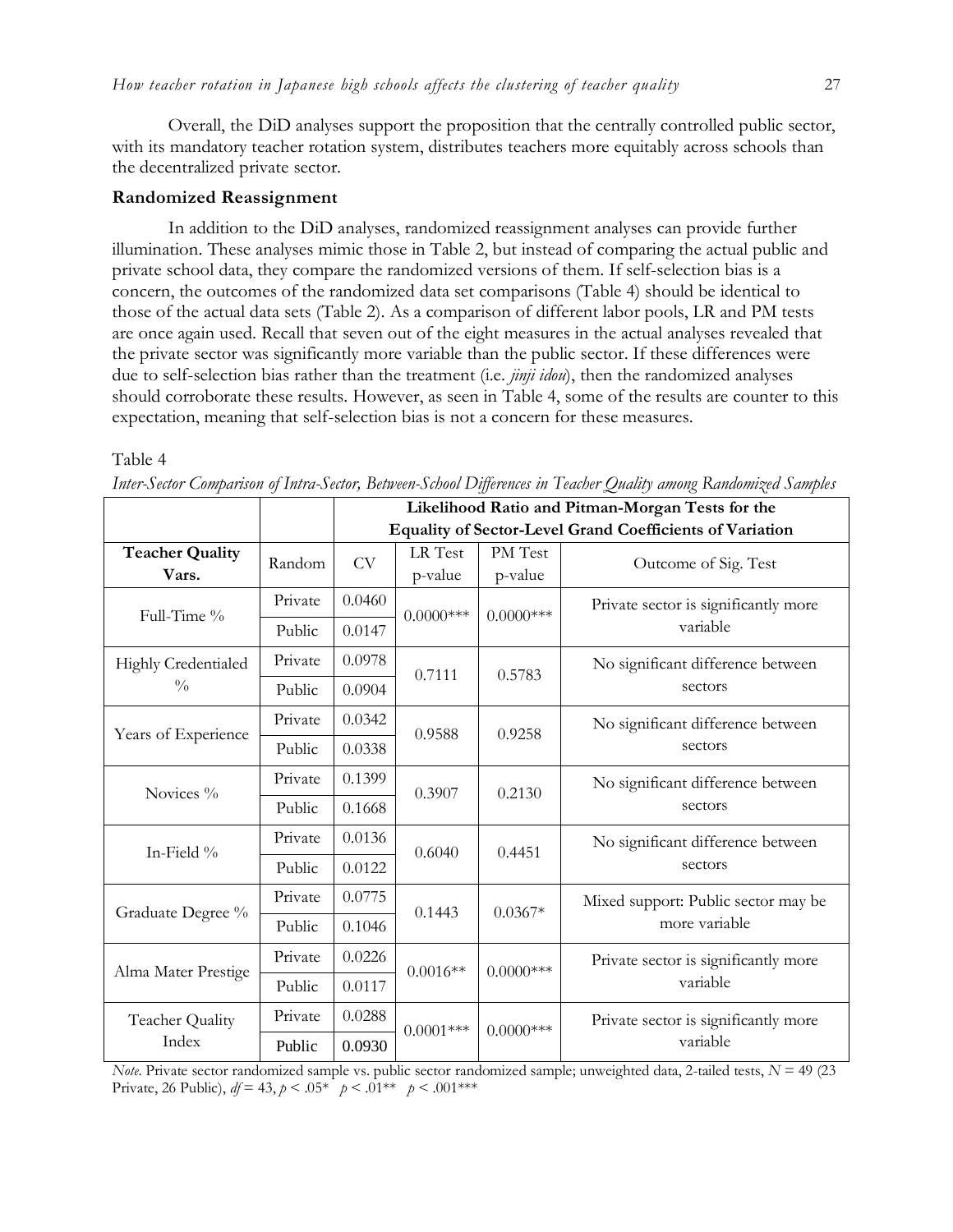Note that three of the eight measures are significantly more variable in the private sector for the randomized analyses: full-time teacher status, alma mater prestige, and the Teacher Quality Index (TQI). This suggests that the differences found in the actual analyses may be—but are not necessarily—due to self-selection bias for these measures. In contrast, the remaining five teacher quality measures reveal that self-selection bias is unlikely, as the randomized analyses saw either no significant difference between sectors—as is the case with credentialization, years of experience, novices, and in-field teaching status—or, even more interestingly, showed the randomized version of the public sector had a significantly larger between-school variance in the distribution of teachers holding an advanced degree, which is the opposite of the actual analyses. These results suggest that, compared to the more laissez-faire education labor market of the private sector, the teacher rotation system in the public sector distributes teachers more equitably across schools for most of the teacher quality variables identified in the main analyses as having different distributions (credentialization, experience, in-field teaching, and advanced degree).

Consequently, given the results of the DiD and randomized reassignment analyses, it is unlikely that the results of the inter-sector comparative analyses—which largely found that teacher quality distribution was more clustered in the private sector compared to the public sector—were the consequence of self-selection bias rather than organizational differences such as *jinji idou*.